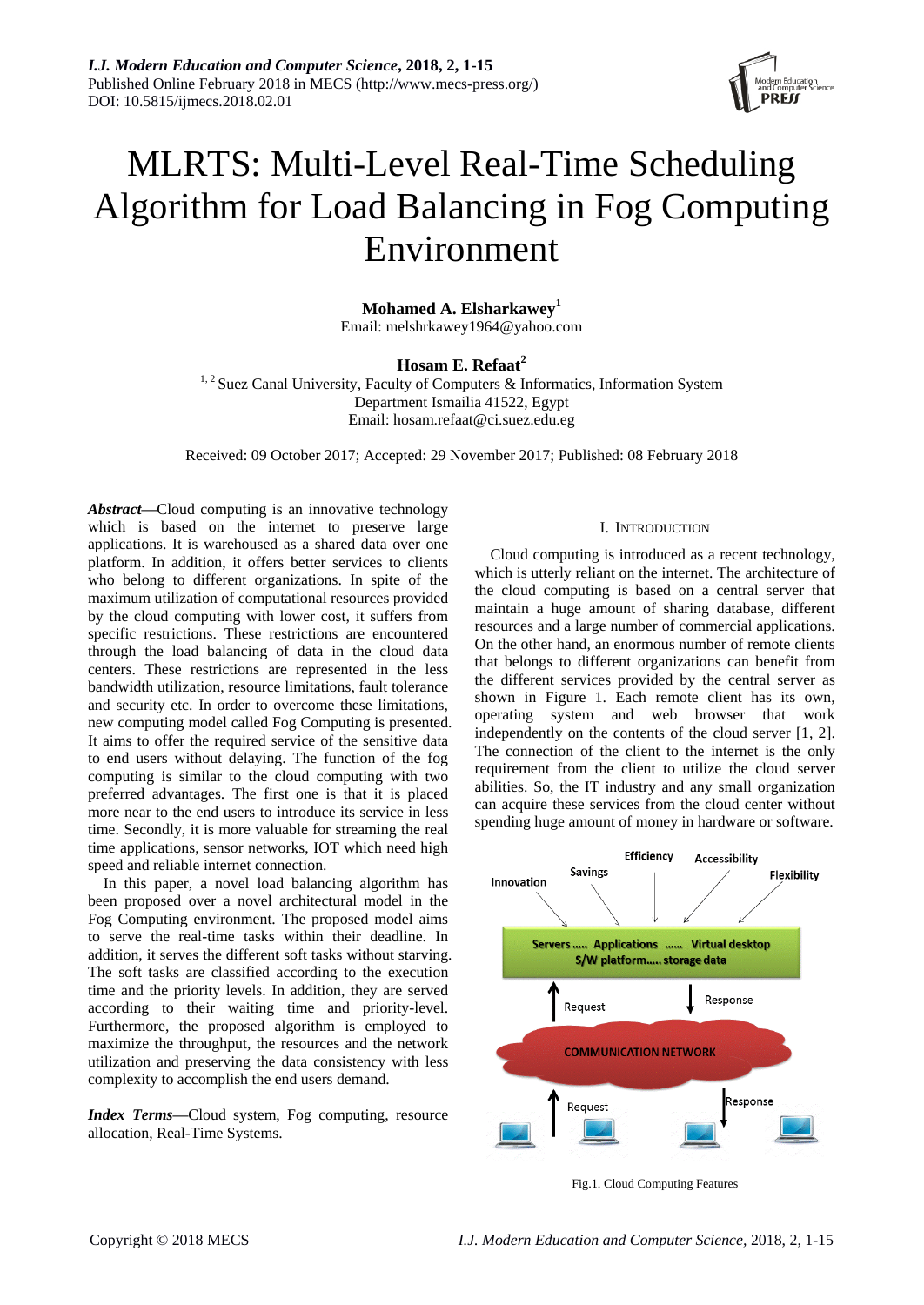Actually, the implementation of the cloud presents several related concepts. These concepts deal with virtualization, resource allocation, computing distribution, utilization of bandwidth, load balancing, fault tolerance, high availability and dynamic scalability for different categories of data and applications. The management of the operations related to all these concepts is performed by the cloud service provider.

Virtualization is the one of the major challenging in the cloud computing to accomplish the optimum utilization of the cloud resources. The virtualization is implemented by allocating numerous virtual machines (VMs) on the individual physical server known as host server. However, each virtual server works as a physical server which multiplies the capacity of any single physical machine. Each virtual machine has its own applications and its own resources. The running processes are distributed on the Virtual machines in parallel manner. Therefore, the execution of each process is accomplished in less time through the magic of virtualization [3].

The cloud providers assign the resources to the end users as a service depending on the dissimilarity of the service models and also based on the user requirements. The service models may include Software as a service known as SAAS, Platform as a service known as PAAS, Infrastructure as a service known as IAAS. These services are slanted on each other and in a pool way.

Generally, the implementations of the different processes on the cloud present several benefits to the end users. At First, the data becomes shared over one platform, so better services are delivered to each client. Secondly, the end user can get his on-demand services or resources usage in a secure, reliable and flexible manner according to his need only.

Despite of these benefits that can be offered by cloud computing to massive applications, it suffers from a set of certain restrictions [4]. The first restriction occurs when the numbers of the end users are increased. In this case, the demands are enlarged to get more services than the cloud capacities. This increases leads to the high latency of the accessible services unless the available resources and the available bandwidth are upraised to acquire all the extra requests. The second limitation occurs when the data produced by the cloud service is transferred through a long distance from the cloud center to the end users. The far distance may affect the data security and maximize the probability of losing. Furthermore, an irregular excess in the workload may cause the need to validate a novel load balancing technique. The load balancing is the fair allocation of the work load among multiple computing resources such as networking, hard drives and computers [5]. So, it will be required to accomplish the development in the employment of the computation resources and storage devices.

In order to overcome these restrictions, a new technology of highly virtualized computing model has been presented known as Fog computing. The model [6] is proposed by CISCO to be held as cloud edge of an enterprise network. The occupation of the fog computing is not a replacement of the cloud computing. Actually, it works as a supportive environment that has the ability to provide high QoS to the different client requests of the near distances. So, the whole fog-cloud environment consists of a set of fogs computing servers and a set of the clouds computing centers as shown in Figure 2.



Fig.2. Fog Computing Features

Generally, the operations of the fog computing is similar to the cloud computing with two main differences. The first difference is related to the location of the fog computing that is placed very close to the end users. Hence, the fog computing can be imagined as a local cloud. The second difference deals with the resources abilities of the fogs that have fewer abilities compared to the abilities of the cloud resources. However, each fog computing include its own server that is supported by its own resources. In addition, each fog server is occupied by the necessary software or firmware to establish the required VMS such as the hypervisor.

From the point of the interaction view, the location of the fog computing seems as an intermediate layer between the end users and the cloud computing data centers presented within the internet. Actually, the fog computing presents massive features for storage devices, computation resources and networking. Therefore, the fog computing is more appropriate for the applications that may need real time service, low latency and the geographical distribution support. So, the fog computing offers great aids in numerous areas of business process optimization, agriculture, deep sea survey, health manufacturing, merchandise prices, real time intelligence, smart orders, weather forecasting and many other areas.

Consequently, the fog computing has to be able to deal with the devices that are operable at a very rapid rate such as Internet of things (IOTs) [7]. IOTs are basically a network of wireless things including ordinary devices from medical devices to home machines.

The emerging of the fog computing presents a novel prearrangement in the on-demand service provided to the end users. When the fog computing is implemented the on-demand services may provide by one of three methods. At First, the services may be offered by the closest fog computing. Secondly, they may be offered by one of the neighboring fogs computing closest to the demanded fog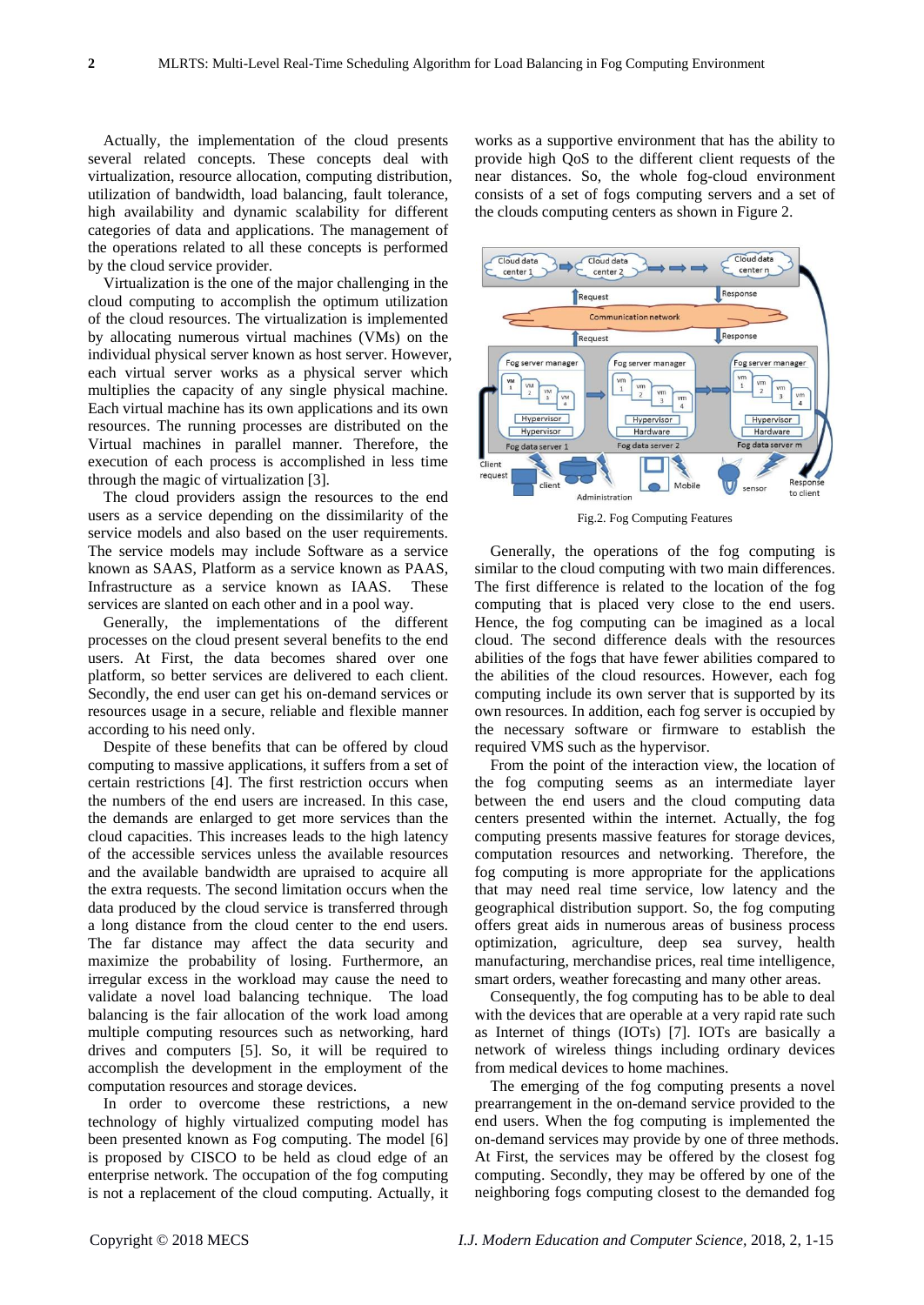within a specified region. Finally, they may be offered by the cloud computing communicated to this specified region. The election of which service provider will be used to perform the requested task is based on three aspects. The first one is the type of service required to be served that is either a service of real time or service of non-real time. The Second one is the amount of the waited time for current work load that is needed for the services in the intended fog and its neighboring ones within a specified region and the related cloud. The third aspect deals with the used strategy of the work load distribution to accomplish the required load balance.

In general, the Load balancing appears to play a vital role for scheduling the different types of the users' tasks. Load balancing can be classified [8] into different fundamentals such as the applied state that maybe static or dynamic, the load balancer type which is hardware or software and the policies rules such as resource, information, selection, location and transfer. In the fogcloud environment, the load balance must be accomplished in two situations. The first situation is between the end users and fog layer i.e. at the intermediate layer. The second situation is between the fog and cloud layer. So, the job scheduling algorithm is used to allocate the load from the clients to all servers to satisfy the fair distribution. The achievement of the fairness will minimize the long time waiting of any task. In addition, it will increase the execution speed of the user's tasks in using the available resources with optimum consumption of storage to minimize the response time of the submitted tasks.

In fact, the load balancing includes two basic approaches. They are the static load balancing approach and the dynamic load balancing approach. In the Static load balancing approach, the decisions are made in deterministic way during the run time. The decisions are based on the performance of the processing nodes that remained unchanged during the run time. Also, the number of tasks in each node is unchanged [9]. The methods of the static load balancing are non-preemptive i.e. the allocated load to the node cannot be moved to another node. On the other hand, the dynamic load balancing decisions are taken during the execution based on the states of the information at the run time [10]. The dynamic load balancing algorithms redistribute the work load is based on the changes in all the workloads which are monitored through the working of the system.

In the following, the rest of the paper is organized as follows. Section II; discuss the related work of the load balancing algorithms and techniques that are proposed for working with the cloud systems. In section III, the architecture of the proposed model is presented. In addition, the details of the modules that are included within the model are clarified and explained. In section IV, the performance evaluation and the results of the simulations are introduced. Section V concludes the paper and provides the venues for the future work.

# II. RELATED WORK

In this section, Several Load Balancing algorithms are introduced for various authors. These algorithms are studied and reviewed based on the different available parameters such as deadline, execution time, bandwidth, cost, priority, reliability, scalability, task length and throughput. Essentially, the efficient load balance algorithms have been implemented in the cloud technologies. In this paper, the proposed algorithm is introduced to be implemented in the fogs computing environment. However, this illumination is revealed according to the relation between them.

Generally, the management of the load balancing operations is similar in both of the cloud and fog computing with only main difference. In the fog computing, the load balancing makes the balancing operation more feasible and effective with the limited resources. It offers access to the resources of less bandwidth and time. So, the Fog computing has satisfied the needs for the nearest end users at a tremendous rate without any confusion similar to what may occur for the network traffic.

In this section, the first load balancing technique is introduced in [11]. This technique is designed to accomplish good services by increasing the resource utilization based on two parameters, which are the task priority and its length. The selection of the tasks for the scheduling may be obtained from both of the first and last indexed queue to achieve a more steady system. The tasks are scheduled based on the total credit system sponsored from grouping of credit length computed from task length and credit priority computed from the task priority. Finally, the priority of execution is given to the high credit task. However, this algorithm suffers from certain weaknesses when the total credits of several tasks became identical. In this case, the FCFS has to be implemented without guarantee of tasks to be completed earlier or to its deadline.

Another algorithm is based on analogous behavior of Honey bee model (HBB-LB) is proposed by Dhinesh babu L.D et al. [12]. In this algorithm, the priority is taken as a main QoS factor to Bar any process from waiting for a long time in the queue to reduce the execution time and maximize the throughput. HBB-LB algorithm depends on two types of bees. The first type is known as the scout bees. Its role is searching for the food source until it is found. So, the second type is defined as forager bees receive a signal from the scout bees. This signal will carry the required information about the quantity, the quality, and the distance from the beehive through the waggle/tremble/vibration dance. However, when the signal is strong, it means more available foods. Thus, the forager bees will track the short path determined by the scout bees to get the food location. When the forager bees get their required foods from the source, they work as the scout bees to inform the other bees about how much food is still left and so on.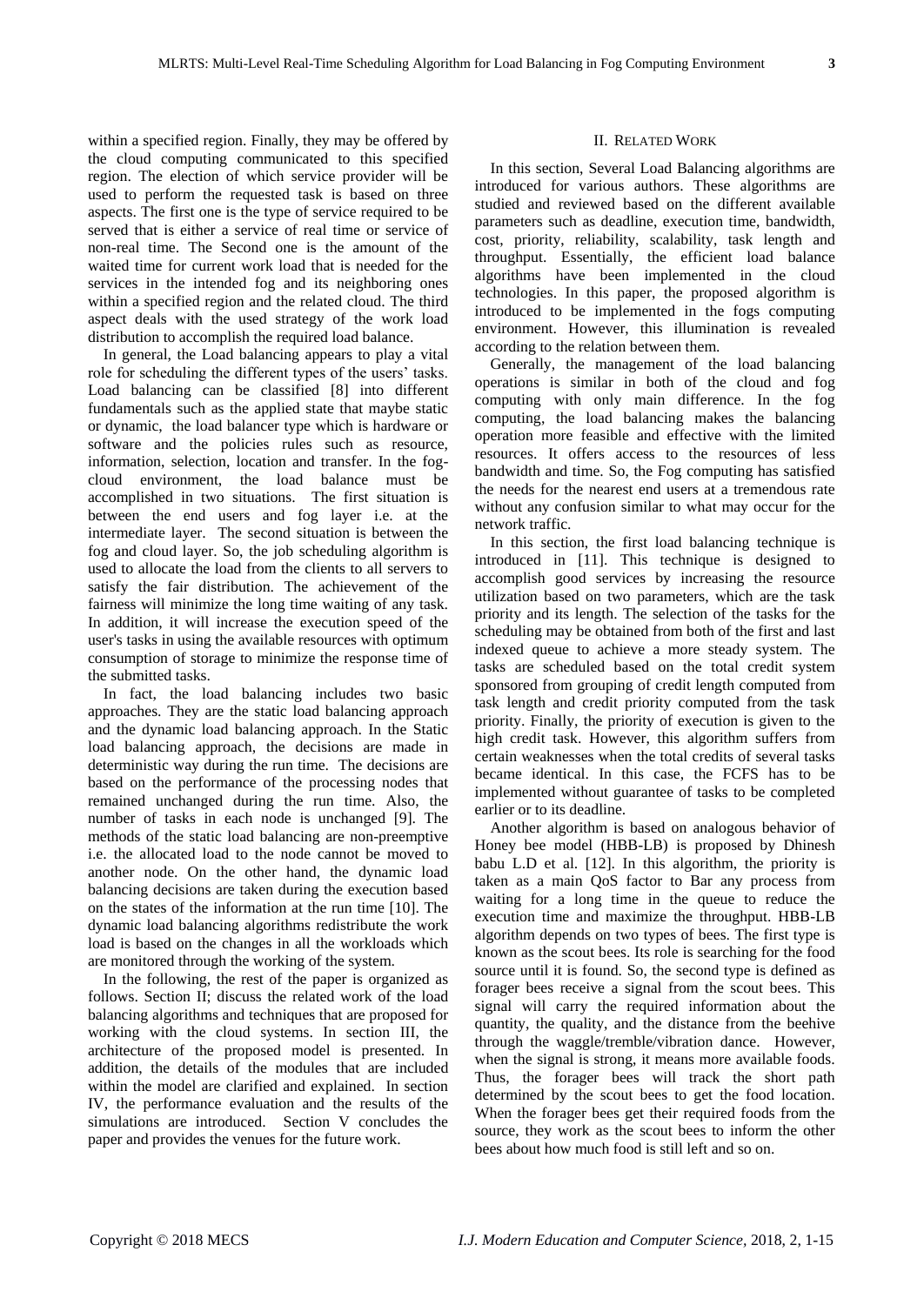In the same way, the tasks can be represented as the Honey bees and the Virtual Machines can be represented as food sources. In addition, The VMs are categorized according to three situations, balanced overload, high overload and low overload. When the VMs are overloaded, the tasks are removed and act as a honey bee. So, these tasks are submitted to the VMs that has the low overload. These assignments are reliant on how many high priority tasks are performed on those VMs. It must be noted that the selection of the VM is performed only for the VM which has the low overload and the least number of the executed priority tasks. After appropriate assignment of tasks on VM, all information is updated so that the remaining tasks can obtain their needs under load VM. This algorithm has introduced certain advantages represented in the appropriate resource utilization; maximizing the throughput while keeping the other QOS parameters which are built on the task priority. On the other hand, the drawbacks are presented for the low priority tasks which suffer from idle state or long time waiting in the queue. These tasks may be neglected causing the unbalancing of the workload balancing.

The dynamic and the optimization of the centralized based algorithm presented for the load balancing in [13]. In this algorithm, the decision of distribution is taken by the central node. The decision is based on the workload of fewer messages. However, the shortcoming is occurred when the central node fails. In this case, the entire work of the system will be stopped causing the corruption of the system performance. So, better performance can be accomplished by obtaining the maximum throughput based on the optimization which is considered as one of the possible solutions. It can be performed in two ways. The first way implements the method that is defined as the complete method. So, the valid values are allocated to all variables to get the intended results. If one of the allocated values gets to be incorrect the solution is excluded. The second way is defined as the incomplete solution and the key factor is used as a probability. It assumes that its solution based on the input parameters which give more correct answers. The characteristics of these parameters have to offer the simplicity, effectiveness, and speed for resolving problems. This approach is known as Stochastic Hill Climbing. It is the most preferred one to solve the optimization problem. The Multi-Objective tasks scheduling algorithm that is based on the offering of an efficient resource utilization to enhance the throughput is introduced in [14].

This algorithm accomplishes the decrease of the cost of an application running in a SAAS environment without changing in the service level agreements. In this algorithm, the tasks are tied to the VMs by a way that achieves faster execution. The algorithm is applied based on two main steps. At first, the priorities are assigned to the tasks such that the High QoS is set to the low value and the low QoS is set to the high value. Hence, the tasks of lower values has the higher priorities and vice versa. Secondly, the QoS values are allocated to the VMs such that the high QoS values are allocated to VMs that have high MIPS and low QoS values are allocated to VMs that

have low MIPS. On the other hand, the sorting function is performed to arrange the tasks based on the minimum size and minimum QoS value. The sorting function is implemented in descending order from the high MIPS to the low MIPS. After the completion of sorting, the tasks are allocated to a list of the sorted VMs. The allocation is performed such that the first VM in the VM list is assigned by the first task in the task list. By the same way, the second VM in the VM list is allocated by the second task in the task list. In addition, the allocation process proceeds in the same way for the further tasks with the remaining VMs. When all the VMs in the VMs list are occupied by all the tasks, the upcoming tasks is allocated to the first VM and this process continues. In this algorithm, the limitations are introduced due to the usage of the minimal QoS parameters such as the execution time. So in the future, it requires the other QoS factors to be added.

An Optimal Model for priority based service Scheduling Policy is introduced in [15]. This algorithm is based on the priority and the admission control as a service scheduling policy to offer the moral optimization and the maximum throughput. The algorithm operations are based on the offering of the fully utilization of the available resources. It aims to serve the user requests with less time spent in the queue. However, the higher precedence in using the cloud services is presented to the user that pays higher than the others. In this algorithm the performance is affected by the limitations of the applied features. Especially, the futures that are related to the security and the resources that hired from other cloud.

In order to manage the massive data of the expensive load balancing for the physical network, the framework for the virtualization network load balancing has been proposed in [16]. In this context, the load balancer in the data center is organized to be adjusted dynamically according to the change in the data of each customer requirement and the availability of the network service providers. The balancing is applied in the two levels of the master and the slave. The first load performs as the master where the other performs as a slave that will be selected by the load balancer and network load balancer in the future. High availability of web services is obtained due to the employment of this network load balancer. In this framework, the employment of software-type load balancer is favored than hardware-type load balancer that adds lots of efforts and financial burdens on the users. Generally, some of the advantages have been introduced as follow. In the single network, the web connection limitation has been resolved. In addition, the implanted algorithm can be updated through the users by changing the number of the load balancers. In the future, the performance may be enhanced for a huge number of the users participated on the internet by applying it in the hybrid cloud.

Actually, the various scheduling algorithms of the changing in the used QoS parameters have been offered for different environments in [17]. The scheduling is performed to accomplish the massive income and to improve the effectiveness of the work load. Therefore,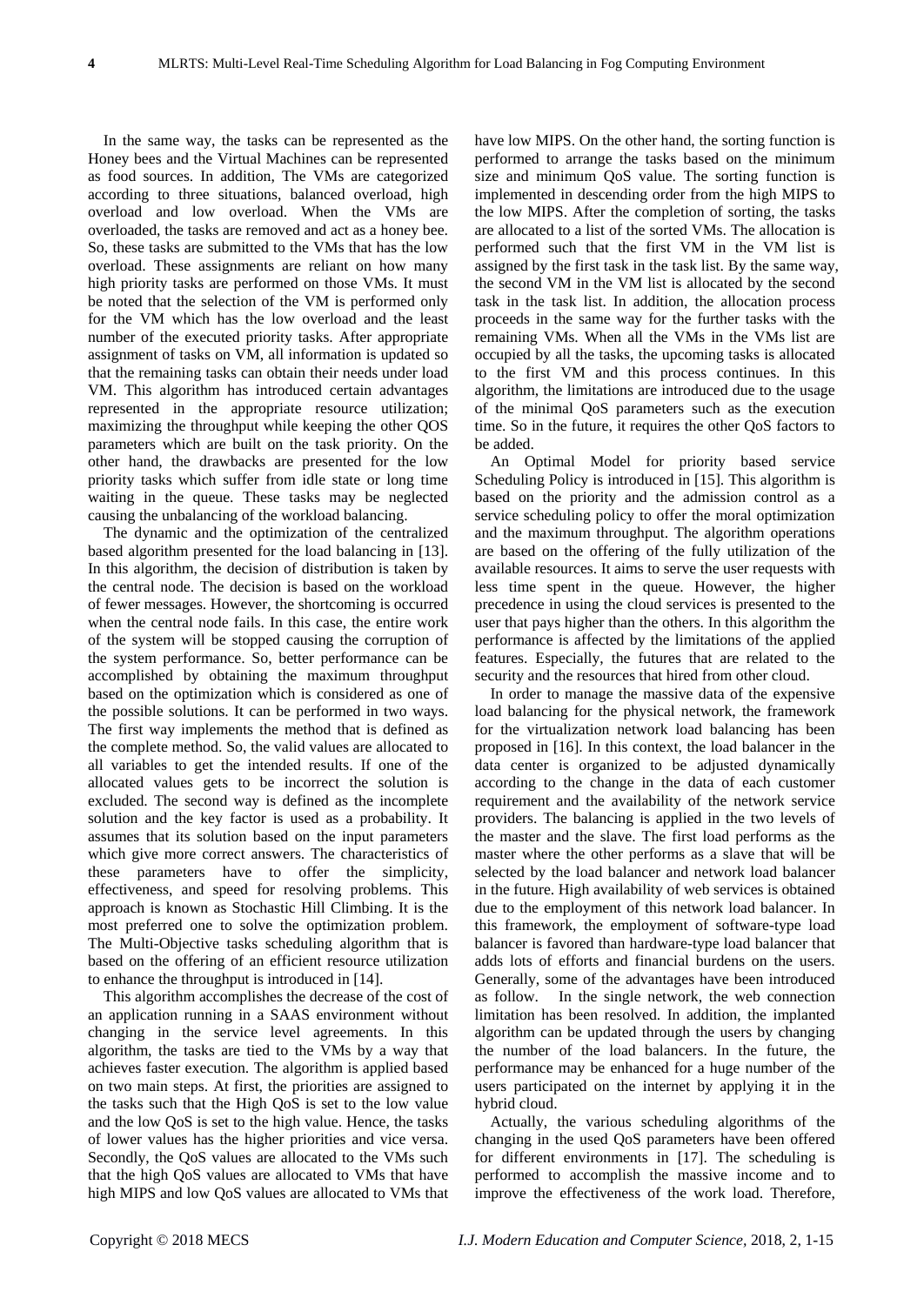there are several versions that are implemented for each of the dissimilar types of the scheduling algorithms such as FCFS algorithm, Min-Min algorithm and Max-Min algorithm, Round-Robin algorithm. However, the most effective one among them is the heuristic technique. Its scheduling operations involve three phases in a cloud computing environment. At first, the resources are located. Then, the best target resource is selected. Finally, the task is submitted to the target resource. Recently, the real efficient time scheduling (RETS) is introduced in [18]. It aims to verify the executing the real-time tasks without delay. So, it saves ten percentages from the all available resources for the real time tasks. However, this percentage is lost if there are no real-time tasks.

In the end of this section, it is important to mention that the Scheduling objective is to reduce the response time and completely exploiting the resources. So, different scheduling algorithms have been proposed based on the deadline. For these algorithms the selection of the task by different tools and over dissimilar environment has been compared in [19]. These algorithms are developed from the different viewpoints such as execution time, cost, delay, response time and resource utilization time.

In general, various types of the scheduling algorithms have been offered based on the deadline such as the sporadic task approach with the deadline constraints, the Preemptive scheduling of online real-time service with the migration of the task , the Priority and the admission control based algorithm, the schedule–as–soon-aspossible algorithm and the level based scheduling algorithm.

#### III. PROPOSED MODEL

Generally, the fog computing servers are spread in the neighboring manner. Each fog computing server is centered in the specific location mainly to serve all the clients requests in a specific region. So, each fog server is supplied by its own load balancing algorithm. The proposed model is designed to serve the different realtime tasks or the soft-tasks required by all clients in the fog computing region. In addition, it is introduced the required services for all the soft tasks that may arrive from any neighboring fog. This case will be occurred when one of the neighboring fogs is suffered from the excess load of the soft tasks. Furthermore, the proposed load balancing algorithm has been applied to satisfy the tasks issues. So, it deals with the deadlines time, the execution time, the consistency of data and appropriate resource utilization.

The architecture of the proposed load balancing model in the fog computing is shown in Figure 3. It consists of four main modules. They are the Classifier, Task-load Monitor, (TLM), the Fog-Cloud-Balancer (FCB) and the VM-Manager (VMM). In the following, subsections, the design of the proposed model for the load balancing will be introduced and explained.



Fig.3. The Proposed model for Fog Data Center.

# *A. The Classifier*

The Classifier module includes two basic functions. They are the Task-Classifier and the Share-Ratio function. In the following, these functions are explained.

# *1. The Task Classifier*

The Task-Classifier is used to differentiate between the received tasks that may be of the real-time type or the soft type. However, the soft tasks are classified again into two different types. They are the Long-Task and the Short-Task. This classification is performed based on the expected execution time of each task compared with the defined threshold value that is defined as (Ω). The soft task of the expected execution time less than the threshold value is known as the Short-Task. In addition, the soft task of the expected execution time greater than the threshold value  $(Ω)$  is defined as the Long-Task. The threshold value is a dynamic value that may be determined and changed by the system administrator based on the nature of the service provided. According to these classifications, the received tasks are differentiated within the Task-Classifier before submitting to the (TLM). Each type of these tasks will be inserted and sorted in its own queue through the (TLM). However, the execution times of the real-time tasks are stored in the RT queue. The execution times of the Short-Tasks are stored in the SST queue. The execution times of the Long-Tasks are stored in the LST queue.

The operations of the task classifier are performed according to the values of the flags in the TLM. These flags are defined as the S-flag and the L-flag. The two flag types will be introduced and explained in the section of the TLM. In addition, the type of the incoming task will affect the execution operations of the Task-Classifier.

The whole operations of the two different methods in the Task-Classifier can be clarified in the following procedures.

#### **Task-Classifier function**

**Step 1:** Classify the received task type (real or soft) **Step 2:** 

- If ((task is real) and  $(S$ -flag=1) or  $(L$ -flag=1))
	- Compute its expected execution time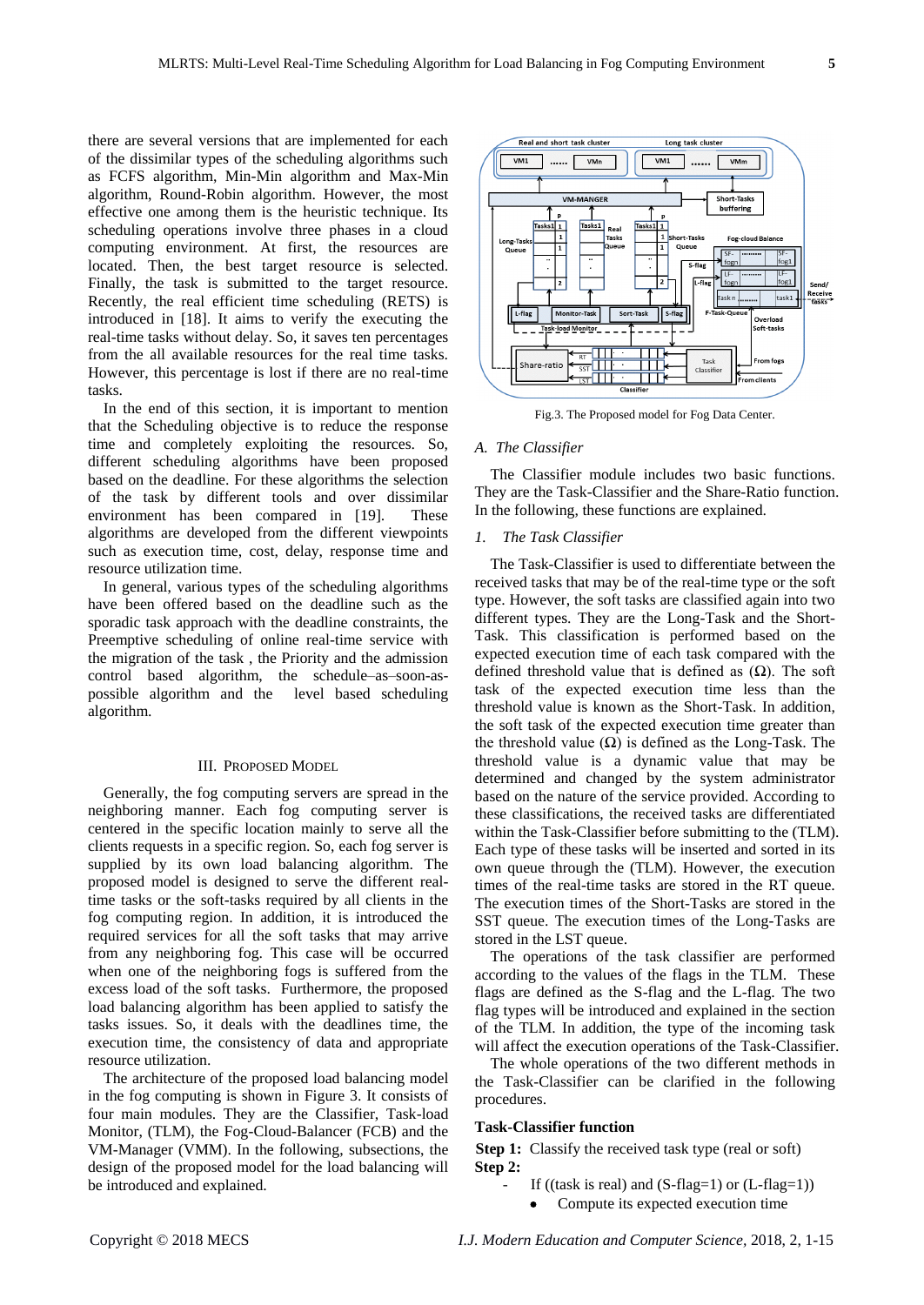- Save the value of the expected execution time in the RT queue
- Submitted the task to the Task-Monitor to be inserted in the Real-Tasks Queue.
- Else If ((task is real) and (S-flag=0) and (L $fla$ g=0)):
	- o Submitted the task to the Monitor-Task to be inserted in the Real-Tasks Queue.
- **Step 3:** If the task is soft:
- **-** Compute its expected execution time.
- **Step 4:** Classify the type of the soft task:
	- **-** Compare the expected execution time of each soft task with the threshold value  $(\Omega)$ .
- **Step 5:** If ((the expected execution time of the soft task is  $> \Omega$ ) and (L-Flag=0) and (S-flag=0))
	- o Submitted the Long-task to the Monitor-Task to be inserted in the Long\_Tasks Queue
	- **-** Else If ((the expected execution time of the soft task is  $\langle \Omega \rangle$  and (S-Flag=0) and (L-flag=0))
		- o Submitted the Short-task to the Monitor-Task to be inserted in the Short\_Tasks Queue
- **Step 6:** If ((the expected execution time of the soft task is  $> \Omega$ ) and (L-Flag=0) and S-flag=1))
	- Submitted the Long-Task to be inserted in the Long-Task-Queue
	- o Save the value of the expected execution time in the LST queue
- **Step 7:** If ((the expected execution time of the soft task is
	- $> \Omega$ ) and (L-Flag=1) and S-flag=0))
		- o Submitted the Long-Task to the FCB to be inserted in the F-Task-Queue
	- o Save the value of the expected execution time in the LST queue
- **Step 8**: If ((the expected execution time of the soft task is  $< \Omega$ ) and (S-Flag=0) and L-flag=1))
	- o Submitted the Short-Task to be inserted in the Short -Task-Queue
	- o Save the value of the expected execution time in the SST queue
- **Step 9:** If ((the expected execution time of the soft task is  $\langle \Omega \rangle$  and (S-Flag=1) and (L-flag=0))
	- o Submitted the Short-Task to the FCB to be inserted in the F-Task-Queue
	- o Save the value of the expected execution time in the SST queue
- **Step 10:** the expected execution time of the soft task is  $\langle \Omega \rangle$  and (S-Flag=1) and (L-flag=1))
	- o Submitted the Short-Task to the FCB to be inserted in the F-Task-Queue
	- o Save the value of the expected execution time in the SST queue
- **Step 11:** the expected execution time of the soft task is
	- **-** > Ω) and (S-Flag=1) and (L-flag=1)) o Submitted the Long-Task to the FCB to
	- be inserted in the F-Task-Queue o Save the value of the expected execution time in the LST queue

**Step 12:** IF<sub>n</sub> ((L-flag turn to 0) while (S-flag=0)) 7  

$$
\sigma_{\text{def}} = \sum_{i=1}^{m} \text{Exerm}(Long - \text{Tasks}) -
$$

 $\sum_{j=1}^{n} ExeTime(Short-Tasks) + \sum_{j=1}^{n} ExeTime(Re al-Time-Tasks)$ *j j*  $j=1$ 

$$
\circ \quad \text{Call share-Ratio}(\sigma_{\text{deff}})
$$

**Step 13:** IF 
$$
((S\text{-flag turn to 0}) \text{ while } (L\text{-flag=0}))
$$
  

$$
\sigma_{\text{def}} = \sum_{i=1}^{m} \text{ExeTime}(Long - Tasks) -
$$

$$
\sum_{j=1}^{n} \text{ExeTime}(Short - Tasks) + \sum_{j=1}^{n} \text{ExeTime}(\text{Re } al - Time - Tasks)
$$

$$
\circ \quad \text{Call share-Ratio}(\,\sigma_{\text{deff}}\,)
$$

**Step 14:** IF<sub>m</sub> ((L-flag turn to 0) and (S-flag turn to 0)) 
$$
\sigma_{\text{def}} = \sum_{i=1}^{m} \text{Exerm}(Long - \text{Tasks}) -
$$

$$
\sum_{j=1}^{n} ExeTime(Short - Tasks) + \sum_{j=1}^{n} ExeTime(Re \ al - Time - Tasks)
$$

$$
\circ \quad \text{Call share-Ratio}(\sigma_{\text{deff}})
$$

#### *2. Share- Ratio function*

*i*

1

According to the operation performed in the classifier, the Share- Ratio function is presented. It aims to compute the resources ratio that should be assigned to each type of tasks. The Share-ratio for each type of the tasks is computed based on the total amount of the executiontime of each type. The procedure of the Share-Ratio computation can be clarified in two principle cases. The initial case is pushed at the starting of the system operations. Secondly, the iterative case that will be implemented according to the different iterations determined and called by the Task-classifier. Generally, the VMs are divided between two clusters. Each cluster comprises the half of all the fog computing resources. So, the maximum waiting times in both clusters, defined as follows:

 $\sigma_{\text{I}}$ : defined as the maximum allowable waiting time for the last task that may be appended to the Long-Task-Queue.

 $\sigma_{SR}$ : defined as the maximum allowable waiting time for the last task that may be appended to the Short-Task-Queue .

For initial state, the values of  $\sigma_{\text{L}}$  and  $\sigma_{\text{sr}}$  are equal, and both of the values are assigned to the value of (multiple number of VM in each cluster \* 1 sec)

On the other hand, the iterative case is defined as the ordinary case of the system. The value of the share ratio of each cluster is recomputed according to the change in the status value of the S-flag and L-flag that are based on the Task Load Monitor. In addition, the values of the maximum allowable waiting times  $\sigma_{SR}$  and  $\sigma_l$  are recomputed according to the execution times of the different types of all the tasks. In the following, the share ratio re-computation through the iteration case can be explained as follows:

**Step 1:** if 
$$
(\sigma_{\text{def}} > 0)
$$
  
 $\sigma_L = \sigma'_L + \sigma_{\text{def}}$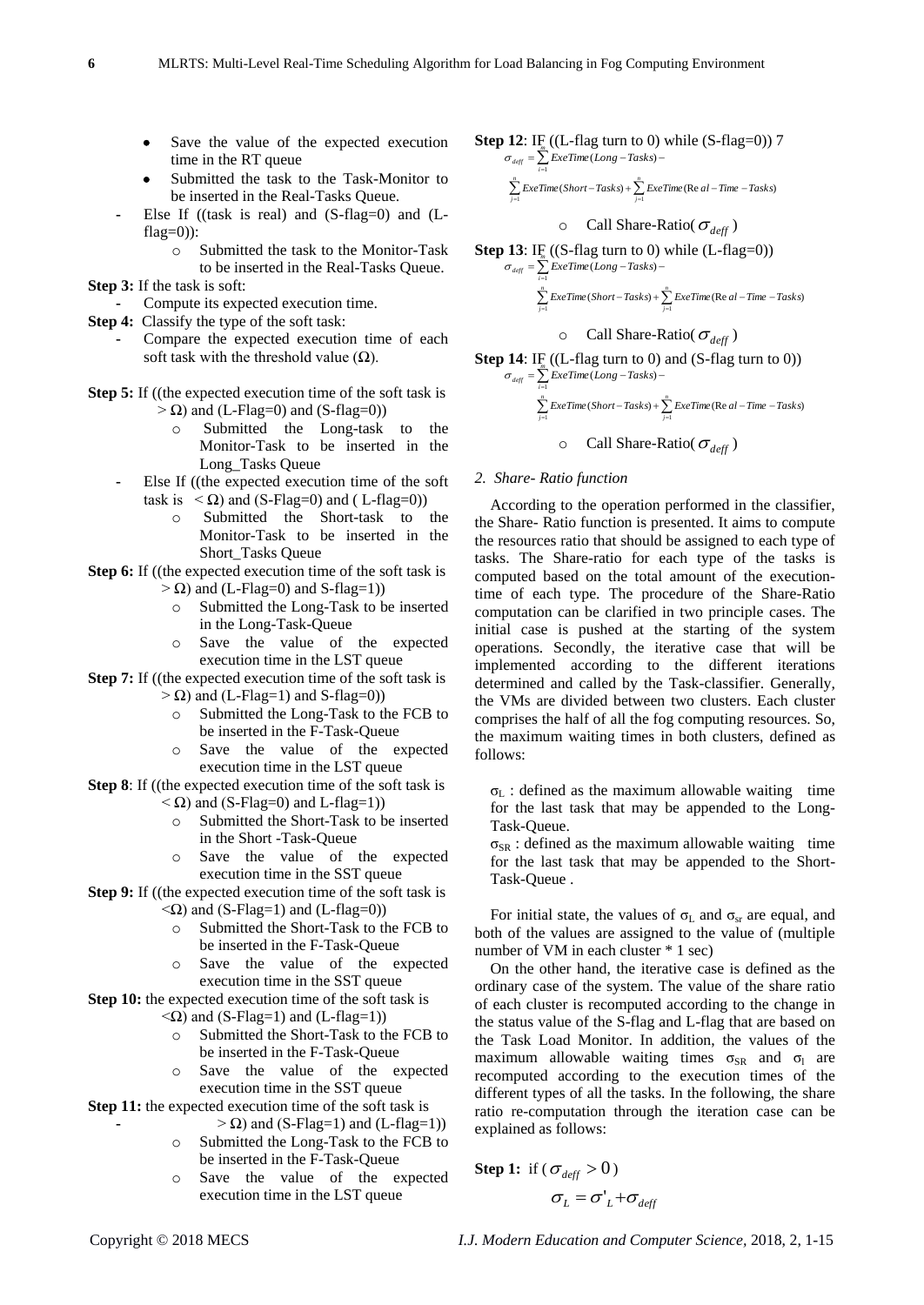$$
\sigma_{SR} = \sigma'_{SR} - \sigma_{def}
$$
  
Else  

$$
\sigma_{SR} = \sigma'_{SR} + \sigma_{def}
$$

$$
\sigma_L = \sigma'_L - \sigma_{def}
$$

Where:

 $\sigma'_{L}$ : is the total sum of the remaining execution time of the tasks in Long-Task-Queue.

 $\sigma'_{SR}$ : is the total sum of the remaining execution time of the tasks in the Short-Task-Queue and the Real-Task-Queue. Hence, the share ratio of the reserved resource to serve the VMs in each cluster is computed according to the following equation.

$$
C_L = \frac{\sigma_L}{\sigma_L + \sigma_{SR}}
$$
  
\n
$$
VM_L = \lfloor N * C_L \rfloor
$$
  
\n
$$
VM_{SR} = N - VM_L
$$

Where:

 $C_L$ : The ratio of the resource allocated to serve the Long-Tasks.

N: The maximum number of the VMs that can be created by the fog server.

 $VM<sub>L</sub>$ : The total number of VMs that will be assigned to the Long-task-Cluster.

*VMSR* : The total number of VMs that will be assigned to the Real and short-task-Cluster

**Step 3:** notify the VM-Manager by the computed ratios to use them in allocating the VMs for each cluster.

#### *B. Task-Load-Monitor (TLM)*

The TLM comprises four components. The first two components are the flags. They are defined as the S-Flag and the L-Flag. Each of them is used to indicate the status of load for a type of the soft tasks. The S-Flag is used to refer to the status of load in the queue that contains the Short-Task. The L-Flag is used to refer to the status of the load in the queue that contains the Long-Tasks. Set the value 0 to any of the both flags, mean its queue in the local fog is able to receive additional task. Otherwise, set the value 1 to any of the both flag, which mean its queue becomes fully loaded. Each soft task belongs to a flag of the value  $=1$  will be directed by the Task-classifier to the F-Task-Queue.

However, the other components represent the two functions that are performed in the TLM. They are defined as the Sort-Task function and the Monitor-Task function. In Fact, the operation management of the TLM components depends on the status of the soft loads in their queues. The status of the soft loads can be assembled into two different cases in the proposed model. The first case is encountered when the Share-Ratio is recomputed. In this case, the Monitor-Task function is halted.

On other hand, the procedures of the Sort-Task function are synchronous in the execution with the Share-Ratio computation in the classifier. The Sort-Task function can be summarized in inserting and sorting each task according to each type in its own queue. The real tasks are sorted according to their deadline time. The set of the soft tasks that are sorted is performed according to the SJF scheduling. In addition, the value of the prioritylevel=1 is assigned to the all tasks in each soft queue when the Share-Ratio is recomputed. The similar priorities =1 for these tasks mean the sorted tasks at the priority-level =1 will remain unchanged until they are executed by the VMs.

On other hand, any of the soft tasks may arrive after the Share-Ratio is recomputed and will be assigned to the priority-level =2.

However, all the tasks are considered after the Share-Ratio computation were loaded to their queues, the values of the S-Flag, L-Flag for this state are defined as follows:

- $S$ -Flag = 0
- $\bullet$  L-Flag = 0

This case is defined as the reasonable state that should be obtained after the Share-Ratio computation. In addition, both values of the  $\sigma_{\rm L}$  and  $\sigma_{\rm sr}$  are re-defined as follows:

 $σ<sub>L</sub>$ : is evaluated to be the value of the waiting time of the last task in the long-Task queue.

This means the waiting time for any Long-Task should not exceed the value of the  $\sigma_L$  until the Share-Ratio is recomputed again.

σ<sub>SR</sub>: is evaluated to be the value of the waiting time of the last task in the Short-Task queue.

This means, the waiting time for any Short-Task should not exceed the value of the  $\sigma_L$  until the Share-Ratio is re-computed again. .

The  $\sigma_{\text{L}}$  and  $\sigma_{\text{sr}}$  are used as a constraint values to control the load balancing and the module operations of the proposed architecture in the fog computing. The S-flag value will be remained  $= 0$  as the waiting time of the last appended task to the Short-Task-Queue is less than  $\sigma_{sr}$ . Similarly, the L-flag value will be remained  $= 0$  as the waiting time of the last appended task to the Long-Task-Queue is less than  $\sigma_{\rm L}$ .

During the reasonable state, some tasks of the different queues types are executed on their allocated VMs. On other hand, some of the new tasks are reached to these queues after obeying to the Task-Classifier operations. Therefore, the Sort-Task function is halted while the Monitor-Task is pushed to accomplish three main objectives. At first, it inserts and sorts each task in its own queue. Then, it assign a priority-level  $= 2$  to each upcoming soft tasks when inserted in their soft queues of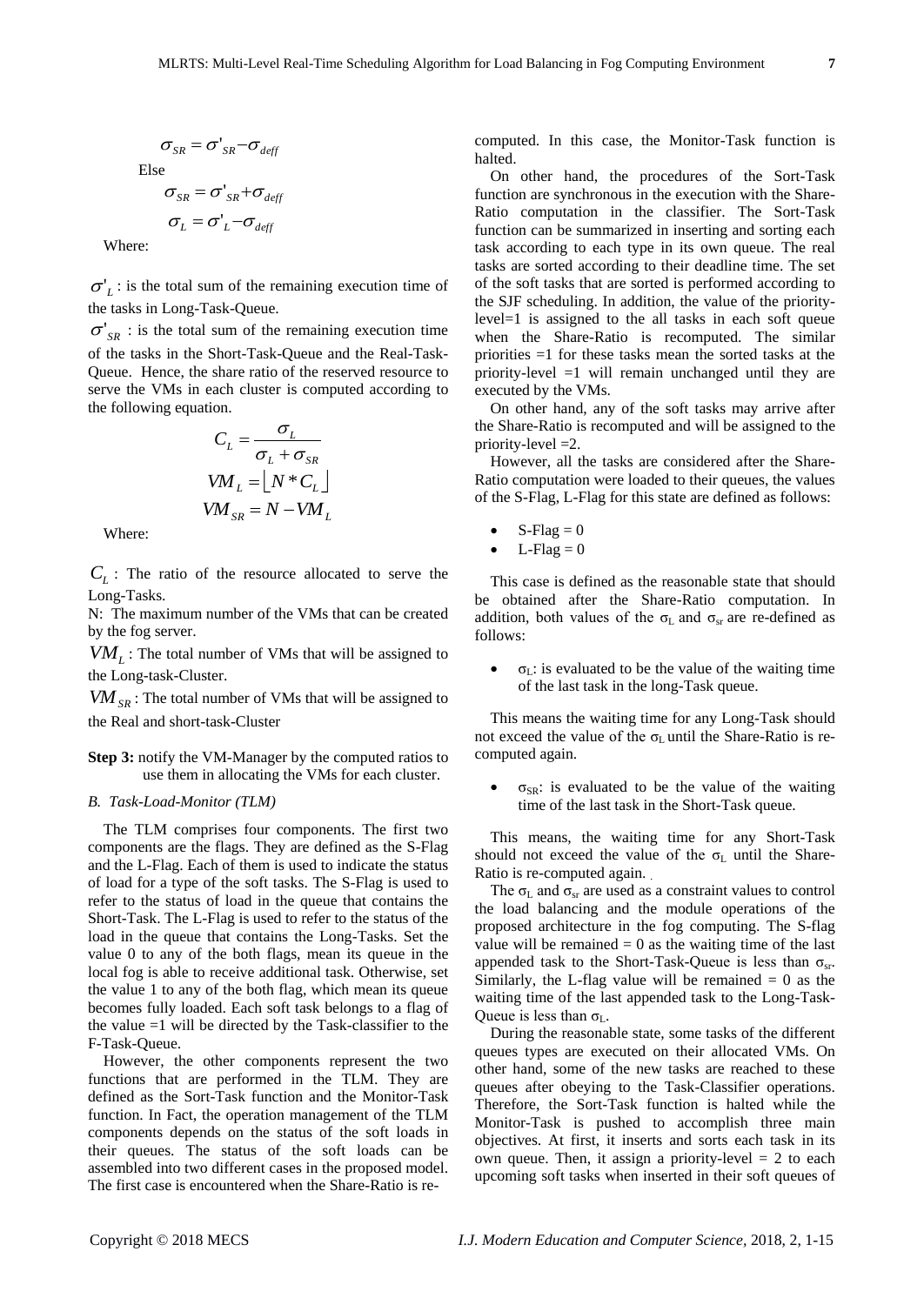the local fogs. Finally, it continuously observes the waiting time of each soft task appended to the tail in both of the soft queues.

On other hand, the real-time tasks are inserted in the Real-Tasks-Queue. They are sorted according to their deadline time. However, they are pushed to be executed according to their deadline time only. The execution is done regardless the state of the soft queues in the system.

# *1. Sort-Task function (during Share-Ratio computation)*

# **Step 1:**

- **-** Sort the Short-Tasks in the Short-Task-Queue according to SJF
- **-** Assign the value 1 to the Short-Tasks priority.
- **-** Sort the Long-Tasks in the Long-Task-Queue according to SJF
- **-** Assign the value 1 to the Long-Tasks priority.
- **-** Sort the Real-Tasks according to their deadline time in the Real-Tasks-Queue
- **-** Add the execution times of the Real-Tasks to the waiting time of the last task in the Short-Task-Queue.

#### **Step 2:**

Set the values of the S-Flag  $= 0$  and L-Flag  $= 0$ .

#### *2. Monitor-Task function*

**Step 1:** For each arrived task:

- **-** If real-time task, insert it in the Real-Task-Queue
- **-** Add the execution time of this Real-Task to the waiting time of the last task in the Short-Task-Queue.
- **-** If soft task, compute its waiting time

# **Step 2:**

- If the waiting time for the last Long-Task  $< \sigma_{L}$ , assign the value 2 to the priority-level of that task.
- Re-sort all the tasks of the priority-level  $=2$ according to SJF schedule.
- If top task has priority-level  $=2$ . (i.e. the task becomes occupying the top of the queue and all tasks has the priority-level=1 are transferred to the VMs)
	- $\sim$  Stop the SJF sorting of the tasks that has priority-level = 2.
	- Change the priorities of all the currently existing tasks in the queue to  $level = 1$
	- $\circ$  For each upcoming task in the queue, set its priority-level to 2.

# **Step 3:** If the waiting time for the last long task  $> \sigma_L$ .

- set  $L$ -Flag  $=1$
- **-** Stop receiving tasks form the Task-Classifier.
- **-** Change the priority-level of all the tasks existing in the Long-Task-Queue into the priority-level  $=1$
- **Step 4:** notify the tasks classifier to send the soft Long-Tasks to the FCB.
- **Step 5:** notify the Task-Classifier by new L-Flag =1

When the L-Flag or S-Flag or both change from 0 to 1, the model is transferred from the reasonable state to other state defined as an effective state. This state means the system is heavily overloaded. Hence, the incoming tasks that have the flag value  $=1$  will be directed to the F-Cloud Balancer to be executed. In addition, the Share-Ratio should be re-computed before backing to the reasonable state. Furthermore, the excess load should be performed before the Share-Ratio is re-computed

# **Notice: the same procedure steps (2:5) that applied to Long-Task-Queue are applied to the Short-**Task-Queue with reference to σ<sub>SR</sub>

# *C. The Fog-Cloud Balancer (FCB)*

The third module is defined as the Fog-Cloud-Balancer (FCB). It consists of the two vectors that defined as the SF-Fog and the LF-Fog. Each vector of them comprises the number of slots that equal to the number of all the neighboring fogs in addition to the local fog. Each slot in the SF-Fog vector is allocated to one of the Short-Tasks queues in the fogs computing. Each slot is used to refer to the loads circumstances of the Short-Tasks queues in the definite fog computing. When the slot value is set to 1, this means that the queue of the Short-Tasks of that fog is fully loaded. Otherwise, the slot value is set to 0 if the queue of the Short-Tasks able to receive additional tasks. By the same manner, each slot is used to refer to the loads circumstances of the Long-Tasks queues in a definite fog computing. When the slot value is set to 1, this means that the queue of the Long-Tasks of that fog is fully loaded. Otherwise, the slot value is set to 0 if the queue of the Long-Tasks is able to receive additional tasks.

Based on the circumstances of all the slots in both of the vectors, each fog computing is alerted by the loads circumstances for both of the types of the soft queues in all the fogs.

Actually, the main FCB function is presented when the value of the S-Flag or L-Flag of local queues is changed to 1. This means that the local queue of the Short-Task or Long-Task in turn is fully loaded.

So, the coming Short-Tasks or Long-Tasks are delivered to the FCB from the Task-Classifier. In this case, the FCB guided the received tasks either to one of the neighboring fogs or to the cloud computing. The following steps clarify the operations of the FCB. Actually, the main function of the FCB is activated when the value of the S-Flag or the L-Flag in the local queues is changed to 1. In this case, the local queue of the Short-Task or the Long-Task in turn was fully loaded. So, the coming Short-Tasks or the Long-Tasks are delivered to the FCB from the Task-Classifier. Accordingly, the FCB guides the received tasks either to one of the neighboring fogs or to the cloud computing. The following steps clarify the operations of the FCB.

- **Step 1:** If S-flag or L-Flag is set to 1, broadcasting all the fogs with the new local Flag status.
- **Step 2:** Change the value of SF-Fog or LF-Fog according to the up-to-date status in other fogs.
- **Step 3:** FCB receives the tasks from the Task-classifier If S-flag  $=1$  or L-Flag  $=1$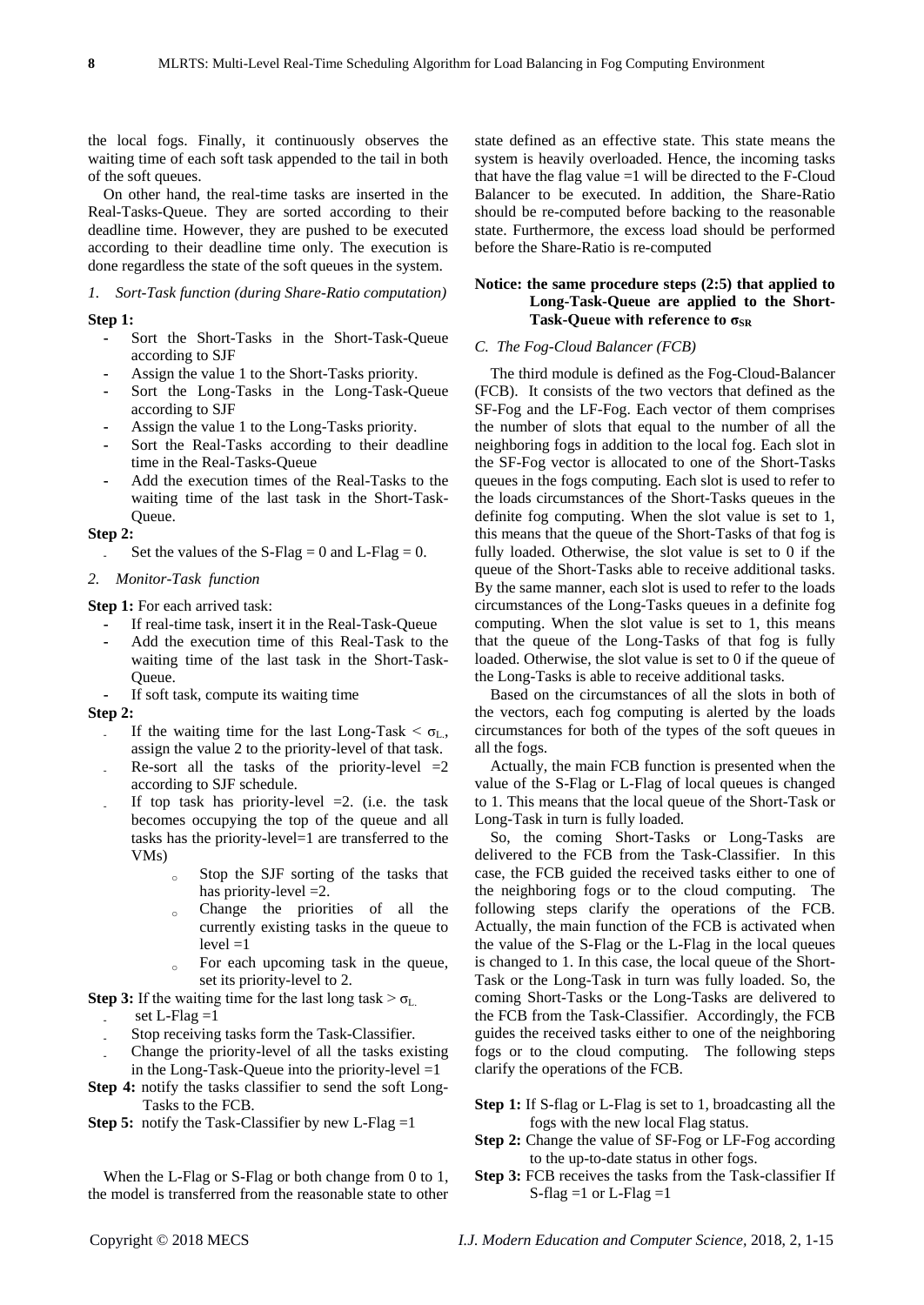- **Step 4:** According to the type of soft task (long or short), FCB finds the nearest fog based on the value of its dedicated flag slot in the flag vector (SF-Fog or LF-Fog).
- **Step 5:** If there is a free fog in the flag vector (i.e. it has zero value in SF-Fog or LF-Fog), FCB send the task to that fog for execution.
- **Step 6:** If there are no free fogs found to execute the task, FCB send it to the related cloud.

#### *D. The VM-Manager (VMM)*

The fourth module is the VM-Manager (VMM) that consists of a set of the homogenous virtual machines. The role of the VMM can be clarified through two main functions. The first function is dividing the whole VMs into a two main clusters. The first cluster comprises the VMs that are allocated to the both of the real-time tasks and the short-soft tasks together. The second cluster includes the VMs that are allocated to the long-soft tasks only. This division is performed to allow the existing load of the tasks in each cluster to obtain an appropriate Share-Ratio from all the existing VMs. So, the Share-Ratio is computed for each cluster based on the existing loads type in each cluster relative to all the existing load types in both of the clusters.

The Share-Ratio is not a constant value. It is changed according to the effective change (defined as an effective state in the TLM) in the existing loads type of each cluster. So, the change in the Share-Ratio (number of assigned VMs) to each cluster should be performed.

This change allows each cluster to obtain an appropriate new Share-Ratio from all the VMs of both clusters.

However, the instantaneous migration of the VMs from one cluster to another may cause a problem if they are busy by executing tasks. So, the instantaneous migration may be performed only if enough numbers of the free VMs are available. On the other hand, if the required numbers of the VMs are not available, the VMs migrations may be postponed until the VMs ends their current tasks and become free.

The second function of the VM-Manager is the allocation of the tasks on the VMs. For both of the types of the soft tasks, the tasks are managed as a two dissimilar groups. The first group is directly inserted after the Share-Ratio computation. The value of the prioritylevel=1 is assigned to all the tasks of this group. On other hand, the value of the priority-level  $= 2$  is assigned to the second group that is inserted during the Monitor-Task operations.

In order to avoid starving for the tasks in the soft queue, the re-sorting of tasks according to the waiting times are performed only for the tasks of the priority-level=2. The re-sorting is not performed for the tasks of the prioritylevel=1. Therefore, when all the tasks of priority-level=1 are allocated to the VMs, the priority-level=2 is changed to priority-level=1 for all the tasks. But, the value of the priority -level =2 is assigned to the upcoming tasks.

The long tasks cluster includes only one type of tasks that is defined as Long-Tasks. Hence, for the free VMs,

the tasks that have the smallest waiting times are allocated.

On the other hand, the short tasks cluster, includes two types of tasks. At first, the Short-Tasks are sorted according to their waiting times. Next, the Real-Tasks are sorted according to their deadline times. Hence, the VMs management in this cluster is performed according to the deadline of the real-time tasks and the smallest waiting time of the Short-Tasks. Based on the values of deadline and the smallest waiting time, three cases may be occurred for executing tasks in the short tasks cluster.

Based on the values of deadline and the smallest waiting time, three cases may be occurred for executing tasks in the short tasks cluster.

- When there are no Real-Tasks, the Short-Tasks are behaving as the tasks of the long tasks cluster. For the first free VM, the task that has the smallest waiting time is allocated.

- When there is a Real-Task and a Short-Task competing on the expected available VM.

- If the deadline of the Real-Tasks allows the Short-Tasks to be executed partly or completely, the Short-Tasks are submitted to the available VM. Otherwise, the Real-Task is submitted to the available VM.
- When the Deadline of the Real-Task will be spent without the available VM.
	- In this case, the Short-Task on the VM which has the shortest remaining time is suspended. Its status is buffered in the Short-Task buffer
	- Allocate the Real-Time task to the free VM
	- When the Real-Time task has been executed, the buffered Short-Task is resumed.

The procedures of the VM-manager have been clarified the following two main functions:

#### **VM-Manager initiation**

- Step 1: Create two empty clusters
	- Step 2: Divide the amount of the share between the two clusters.
	- Step 3: Distribute the homogenous VMS to each cluster such that each cluster will have the half of the processing power of all the available VMs.

# **VM-Manager share-update**

- Step 1: Receive the notification of the share change from the Share-Ratio function
- Step 2: Re-allocate the VMS between the two clusters according to the new share value
- Step 3: The assigned tasks are to be the migrated VMs according to the old share must finish their task before implementing the migrations (i.e. the migration is not performed for the VM has a task).

# **Real-task-allocation**

**Step 1:** If the new real task arrived, choose a VM which has the shortest remaining time *VMt*.*rem* .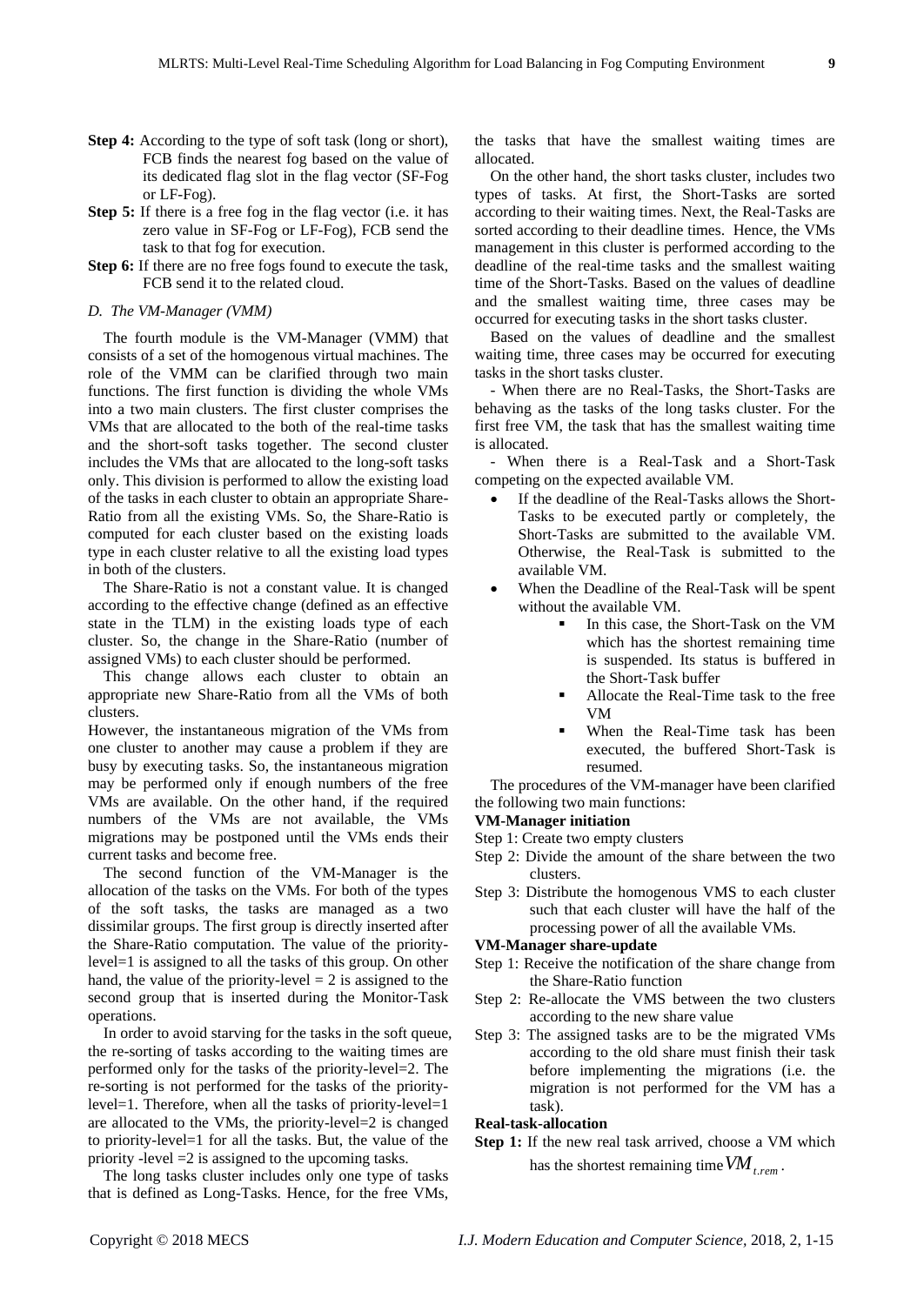**Step 2:** If *VMt*.*rem* plus the expected execution time for

the real task  $t_r$  *exeTime* will not break its deadline, let soft task to be finished.

$$
t_r.deadline > VM_{t,rem} + t_r.exeTime
$$

**Step 3:** If *VMt*.*rem* plus the expected execution time for

the real tasks  $t_r$  *exeTime* greater than the deadline:

- Suspend the soft task and buffer it.
- Hold its status in the Short-Task buffer
- Assign the Real-time task to the free VM
- **Step 4:** After the execution of the Short-Task the VM-Manager resume the execution of the holding Short-Task backing its status from the Short-Task buffer

#### IV. PERFORMANCE EVALUATION

In order to evaluate the experimental results, the WorkflowSim [20] is used to simulate the different methods of the scheduling. The WorkflowSim is an open source workflow simulator that extended the CloudSim [21]. The simulation assessment is performed by using the homogeneous characteristics in the fogs computations. They are based on the characteristics of the VMs in the Amazon EC2. So, each task is performed on a T2.Micro instance of Amazon EC2 that is available for free.

The proposed model was implemented in order to compare another four models. Firstly, the FCFS which is used to serve the tasks according to their arrangements that are based on the arrival time. In addition, another three compared models are already published for the cloud environment. They are the Max-Min, the PBATS and the RETS. The Max-Min maintains a task status table to anticipate the actual loads of the virtual machines and the estimated completion time of tasks, which can assign the workload among nodes [22]. The Priority Based Autonomic Task Scheduling (PBATS) that schedule its tasks according to three different priorities levels [23] [24]. On the other hand, the Real Time Efficient Scheduling (RETS) is based on allocating a ten percentage for the real-tasks. All these scheduling methods are compared by the proposed method to measure the load balancing in the proposed model.

The assessment has been performed in a two cases. The first case is implemented to measure the performance of the system for the soft tasks. The second case is to measure the reliability of the system for the real-time tasks. In both cases, the performance is measured based on three parameters. They are the average turnaround time, the average waiting time and the throughput. These parameters are measured with the existing tasks for the proposed model and all the other compared scheduling methods. In addition, all the following comparisons are performed using 10 VMs of the Amazon EC2. The VMs are homogenous of processing power of 2000 MIPS while the sizes of the executed tasks are different from 2000 to 6000 instructions.

The following subsections are organized into two subsections. The first subsection measures the performance of the system using all types of tasks. The second section measures the effect of the system on the real time tasks only.

#### *A. performance measurment for All types of tasks*

In the next subsection, the effect of the number of all tasks on the response time is tested. Also, subsection II measures the waiting time of the system. Finally, subsection III measures the throughput.

#### *1. Turnaround Time performance Test*



The first experiment is performed based on the Turnaround time parameter. The proposed model (MLRTS) is compared to the whole mentioned four algorithms. All of the experiments are performed using 10 different workloads from 40 to 400 tasks. The real time tasks will represent 20 % from all of the inserted workload in each experiment. The task sizes are ranged from 2000, 8000. The sizes of the tasks less than 3000 are considered as the Short-Tasks. The tasks of the sizes more than 3000 are considered as the Long-Tasks. All of the tasks are executed based on the ten VMs of processing power of the 2000 MIPS for each machine. The obtained results that represent the average turnaround times of all of the algorithms are shown in Figure 4.

It is clarified that, the curve that represent the average of the turnaround time of the FCFS is rapidly increased. Especially, as the number of the tasks are increased. This increase is caused due to the non-preemptive property of that algorithm. The non-preemptive property of the long tasks at the front of the queue causes the short tasks at the end of the queue to wait for more time. Also, the Max-Min curve is the nearest curve to the FCFS curve. Actually, the Max-Min algorithm is based on the assigning the longest tasks to the VMs that have minimum remaining execution time. So, the short tasks will be waited for a long time to get the VMs to be executed. The delays accumulation of the short tasks will affect the average amount of the turnaround time for the Max-Min curve. In addition, the PBATS curve is revealing a less in the average turnaround time results as compared to the FCFS and Max-Min. Actually, the tasks of the PBATS algorithm are exposed to three levels of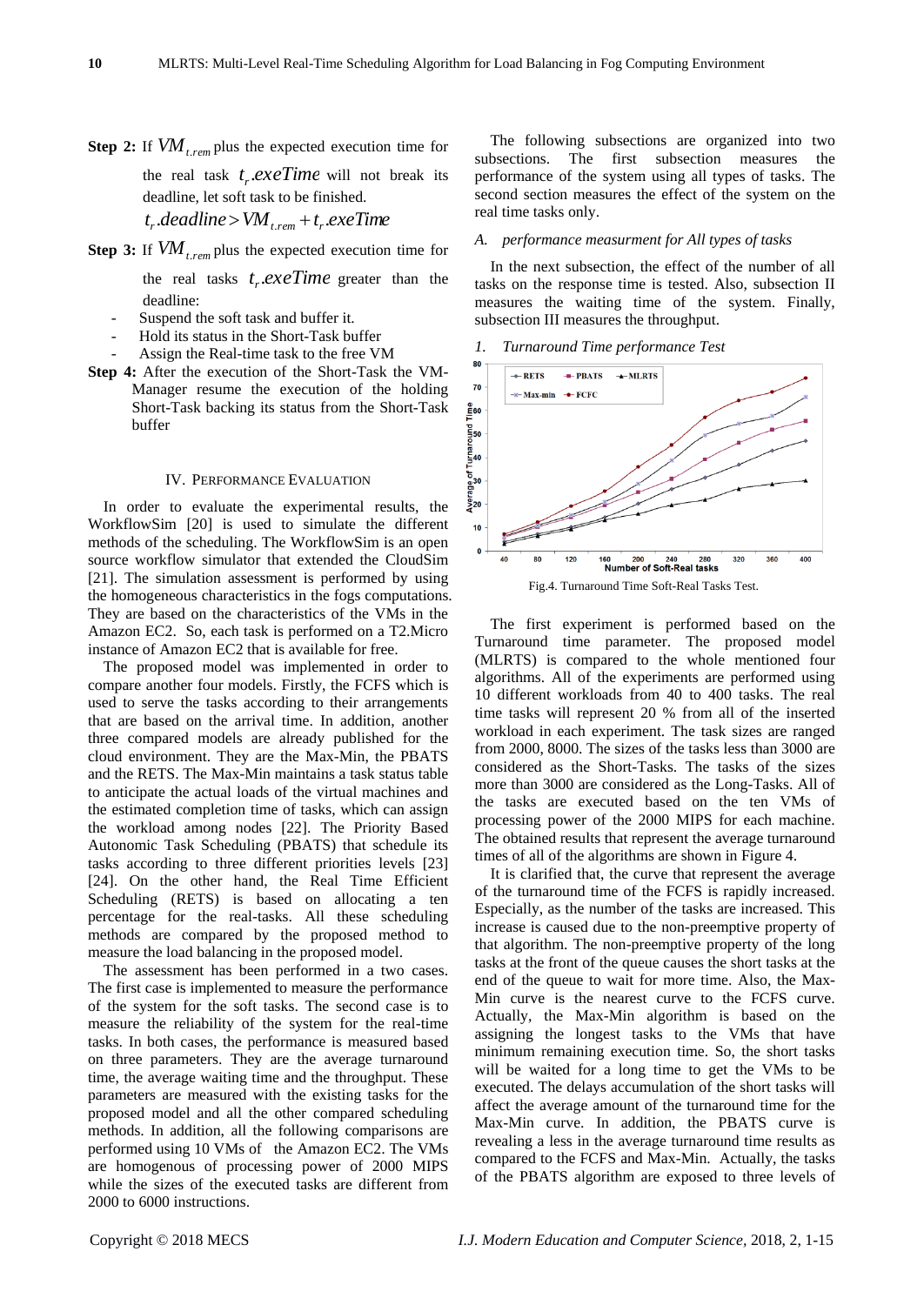priorities. Hence, the different sizes of the performed tasks are affected by these priority levels.

On other hand, the curve of the RETS refer to reasonable results with a light load up to 150 of tasks. However, as the number of the tasks increase, an inefficient performance is occurred if compared by the proposed algorithm (MLRTS). The RETS ineffective is caused due to the 10% of the resources assigned to the real tasks. This constant percentage presents a problem if there are no adequate real tasks. Also, it is a problem if the real tasks exceed the assigned resources. Moreover, there is no priority or classification strategy in the RETS.

Actually, the MLRTS doesn't suffer from these problems. It is designed based on the permanent balance between the resources of the fog center and the expected workload within the fog center. In addition, the overload tasks are instantly directed to one of the neighboring fogs or to the related cloud. I.e. this ratio doesn't measure in the average of the turnaround time computation.

Moreover, the MLRTS efficiency is not affected by the excess in the workload. Thus, the MLRTS doesn't upset the scalability of the system and offers the less amount of the turnaround time. Accordingly, the MLRTS is the most efficient algorithm among all of the Scheduling Algorithms in the fog and cloud environment.

# *2. The Waiting Time Performance Test*

In this experiment, the performance is measured based on the average of the waiting time parameter. The experiment is performed based on the same work load of the previous experiment. The obtained results for all the algorithms are shown in Figure 5. It is revealed that, the average waiting time of the FCFS is rapidly increased. Especially, as the number of the tasks are increased. The reasons of the increasing are similar to the reasons that cause the increase in the average turnaround times. Also, the curve represents the Max-Min algorithm is the nearest one to the FCFS curve. The results of this curve are logically accepted due to the increase in the waiting time of the short tasks. The accumulation waiting time of these tasks will increase the total average waiting time that is computed for all the tasks. For the PBATS, the tasks are distributed according to the three levels of priorities causing the rations from the incoming tasks to wait for long time according to their levels. The increase in the waiting times of these tasks causes the increase in the sum of the average waiting time.

On other hand, the RETS algorithm gives reasonable sum for the average waiting time for the workload less than or equal to 100 tasks. But, when the work load increases, the average waiting time is rapidly increased. This increase is reasoned due to the unbalanced state between the amount of the real time tasks and the quantity of the allocated resources. The restricted quantity of the resources make a lot of the real time tasks lose their deadline times. This problem has been overcome by the the MLRTS as shown from the results applied on its curve. The MLRTS is employeed to serve the real-time tasks and the short-tasks on the same VMS and the long-tasks are served on the other VMs. This

division guarantees no idle VMs while the tasks of both of the types waits for the execution. Moreover, the Shareratio is re-computed according to the change in the load types to accomplish the required balancing between the tasks and the resources. So, the shortage that may occur in the resources of the soft tasks are balanced by the resources of neighboring fogs computing centers or the related cloud.



#### *3. The Throughput Performance Test*

In this experiment, the performance is measured based on the average of the throughput parameter. The throughput is computed as the number of the executed tasks per time. Also, the experiment is performed based on the same workload of the previous experiments*.* The obtained results for all of the algorithms are shown in figure 6. It is shown that, the throughput of MLRTS is clearly increased than the throughputs of the other algorithms. In addition, the throughputs of the FCFS are the nearest curve to the MLRTS. The combination of short and long tasks of the FCFS will increase the number of the executed tasks. In addition, the Max-Min and PBATS are fallen back as the lower throughputs. Both of these algorithms will execute the tasks of the long sizes at first. So, the number of the completed tasks will be reduced than other algorithms. Hence, the Max-Min and PBATS throughputs are minimized due to the computation that based on the number of output tasks/time. In addition, the RETS throughput is fallen in an intermediate range among all the throughputs for all the compared algorithms. The RETS results are expected due to the unbalance between the loads types and the distributed resources.

Therefore, the powerful advantage of the MLRTS is occurred due to the flexibility in allocating the Short-Tasks to a specific cluster. This allocation will lead to a huge number of the complete execution for the Short-Tasks. Especially, if there is no real tasks or a small number of them. In addition, the MLRTS has a great flexibility in re-assigning the available resources according to the needs of the load type which increase the throughput without effect on the fairness of the load balancing.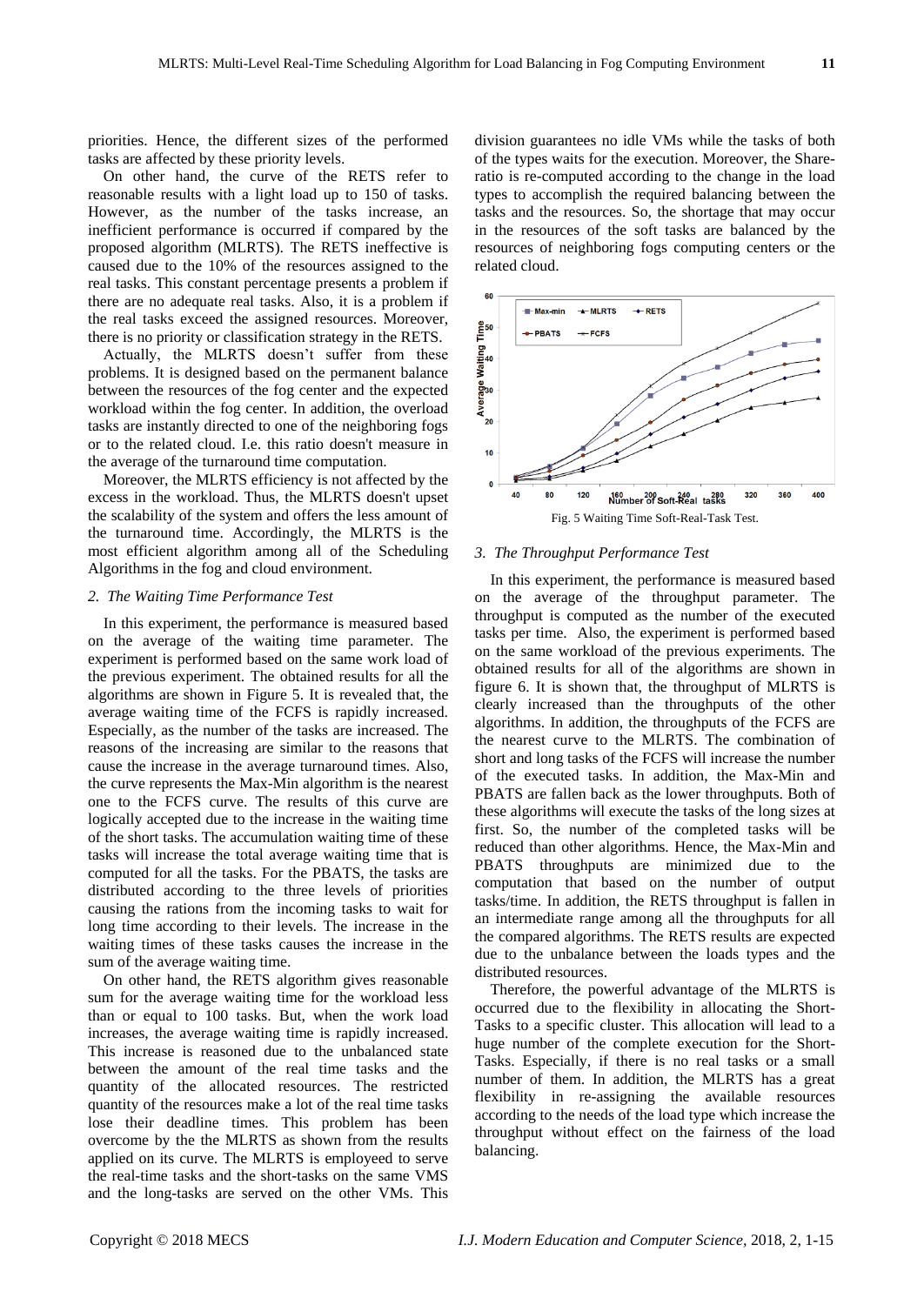

# *B. Real-task performance test*

This test is implemented to measure the effect of the proposed system on the real time tasks. The experiments are repeated for 10 times. Each experiment is performed on the percentages of 20% to 25% from the inserted workload. Through the experiments, the workloads for all the tasks types are changed from 40 to 400 tasks. According to the used percentage, the real time tasks are changed from 10 to 80 tasks. The sizes of the performed tasks are alternated according to the ranges that mentioned before. However, all the experiments of the Real-Time tasks are performed in the presence of the soft tasks load.

The following subsections will measure the effect of proposed model on the Real-time tasks compared with other algorithms. The comparisons were performed based on the previous measured parameters. Subsection I measures the turnaround time. Subsection II measures the waiting time and Subsection III measures the throughput. The final section will reveal some snapshots for the states of the Share-Ratio computations.

# *1. Real-task Turnaround test*

The results obtained from the experiments that run for the average turn aroundtimes of the compared algorithms are shown in Figure 7. The worst results are shown by the curves that represent the FCFS, PBATS and the Max-Min respectively. However, the main disadvantage of the previous algorithms is the incapability to serve the real time tasks according to their deadline . I.e. the deadline times are not considered when the tasks are arranged for execution. Therefore, the real times tasks are handled as the soft tasks handling In addition, the RETS introduces a good behavior when the number of the Real-Tasks are suited to the 10 percentage of the resources that are allocated for the real-time tasks. In the figure, the good result is obtained for the number of 40 tasks. But, bad results are obtained if the amount of the real-tasks is increased. On the other hand, in MLRTS, it is not allowed for the real time tasks to wait more than their deadline times. In addition, it is not allowed for the real time tasks to migrate to the neighbor fogs to get their services. So, the real time tasks are not exposed to any delay which minimizes the total average of turnaround time. So, the less turnaround time is obtained by the

MLRTS. In addition, it is the most concerned system that reduce the turnaround time when the number of the Realtime tasks is increased



#### *2. Waiting Time Test for Real Tasks*

The averages of waiting time curves that reveal the effect of the proposed model on the execution of the real tasks are shown in figure 8. In this figure, the least average waiting time is revealed for MLRTS. Actually, the proposed model is designed to introduce the highest priority for the Real-Time tasks. So, the resources may be migrated from the Long-Task cluster to accomplish the sufficient resources that may be needed by the Real-Times tasks. However, the RETS curve is the nearest one among all the compared algorithms to the MLRTS. But, the increase in the number of real tasks will cause the overhead of the intermediate layer in RETS which increase its average waiting time. Also, using the traditional scheduling methods that does not consider the deadline times of real tasks such as FCFS, Max-Min and PBTES will increase the average waiting time. Hence, the deadline times of the real tasks may be broken.



#### *3. Throughput Test for Real tasks*

The resultant curves of the throughputs for the compared algorithms are shown in figure 9. It is clear that, the high amount of the throughput is achieved by the MLRTS. The throughput results fluctuates between 97% and 100% for all the inputs of the different loads for the real tasks. MLRTS combines the Short-tasks and the real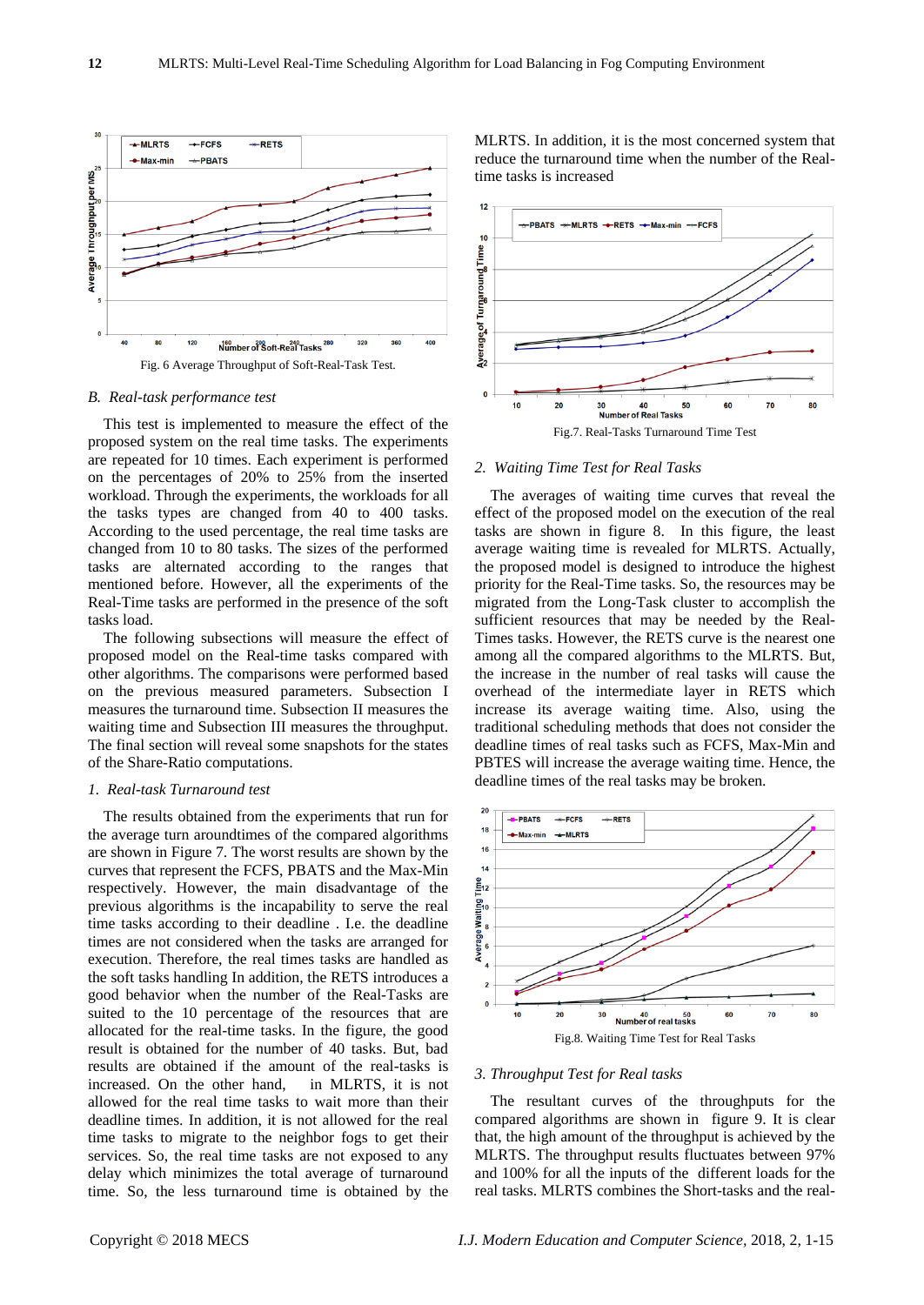time tasks on the same cluster. This combination offers the guarantee for the Real-Time tasks to obtain their needed resources. The real tasks gains the highest priority more than the Short-tasks. Moreover, the execution of the Short-tasks should be suspended to inhibit the deadline time of the real tasks from the broken. So, the throughput of the real time tasks will be increased for MLRTS.



On other hand, the throughput curve of the RETS gives accepted results when the input include a small number of the real tasks. But, when the input number of the real tasks increases, the results are reduced to less than 50% from the input Real-Tasks. The reduction of the RETS throughput is caused due to two reasons. The first reason is the constant percentage (10%) of the resources that is reserved to serve the real tasks, and the second reason is the migrations of the excess real tasks to the neighboring fog to get its service. These migrations will consume the time allowed to the deadline time before the service is accomplished. However, the throughputs of the Max-Min, PBATS and the FCFS algorithms are minimal. These results are logically accepted. The last three algorithms are not designed to serve the real tasks. So, each real task served in these algorithms is performed based on criteria doesn't deal with deadline times. We can say, it is served by chance.

#### *C. Share Resources Re-Distribution*

In this section, some of the successive snapshots for the test simulation of the Share-Ratio re-computation are introduced. These snapshots give a set of the recomputations for the Share–Ratio based on the change in the number of the different tasks types according to the

# $\sigma$ <sub>L</sub> and  $\sigma$ <sub>SR</sub>.

According to the table 1, the system starts at the stable case (state 1). At state 2, the maximum waiting time is increased for the Long tasks to 1.2 second. So the L-flag will be changed to 1 and the incoming long tasks are converted to the FCB.

Accordingly, the resources will be re-distributed again between the long-task cluster and the short-real-task cluster. Hence, the number of VM in the long cluster has been increased on account the Short-real-task cluster. After changing  $\sigma_{L}$  at state 4, the load of the Real-Shorttasks is increased and long-tasks are decreased. So, the

system will adjust itself by re-computing the share-ratio based on the new  $\sigma_{L}$  and  $\sigma_{SR}$ .

Table 1. Share Resources Re-Distribution

| state          | <b>Num</b><br>Long<br>tasks | <b>Num</b><br>Real<br><b>Short</b><br><b>Tasks</b> | $\sigma_{L}$ | $\sigma_{_{SR}}$ | L-<br>Fla<br>g | $S-$<br>Fla<br>g | <b>VMs</b><br>$L -$<br>cluste<br>r | <b>VMs</b><br>$S-$<br>clust<br>er |
|----------------|-----------------------------|----------------------------------------------------|--------------|------------------|----------------|------------------|------------------------------------|-----------------------------------|
| <b>State 1</b> | 6                           | 15                                                 | 1S           | 1 S              | $\bf{0}$       | $\bf{0}$         | 5                                  | 5                                 |
| State 2        | 12                          | 8                                                  | 1.2 S        | 1 S              | $\mathbf{1}$   | $\bf{0}$         | 6                                  | $\overline{\mathbf{4}}$           |
| State 3        | 4                           | 5                                                  | 1.2 S        | 1S               | $\bf{0}$       | $\bf{0}$         | 6                                  | 4                                 |
| <b>State 4</b> | 3                           | 21                                                 | 1 S          | 2S               | $\mathbf{0}$   | 1                | 3                                  | $\overline{7}$                    |
| State 5        | 4                           | 14                                                 | 1 S          | <b>2 S</b>       | $\bf{0}$       | $\bf{0}$         | 3                                  | 7                                 |
| State 6        | 9                           | 17                                                 | 1.3S         | 2.1 S            | $\mathbf{1}$   | $\mathbf{1}$     | 3                                  | $\overline{7}$                    |
| State 7        | 11                          | 22                                                 | 1.2 S        | <b>2 S</b>       | 1              | 1                | 3                                  | 7                                 |
| State 8        | $\overline{\mathbf{4}}$     | 10                                                 | 1S           | 1.5 <sub>S</sub> | $\mathbf{0}$   | 0                | 4                                  | 6                                 |

However, at some circumstances the load increases suddenly and both of L-flag and S-flag are changed to 1 value as in state 6. In this case, the incoming tasks from all the types of the soft tasks are directed to the FCB. The Real-Tasks are the only received tasks. All the tasks within the soft queues are assigned to priority-level 1. The values of the L-flag and S-flag are kept to the 1 value until the value of the  $\sigma_{L}$  or  $\sigma_{SR}$  becomes less or equal to its previous value due to the execution of the tasks that are currently in their queues. At this moment the Share-Ratio is re-computed again and VMS are re-distributed accordingly.

#### V. CONCLUSION AND FUTURE WORK

In this paper, the MLRTS model is proposed as multilevel scheduling that accomplishes the load balancing in the data fog center and their neighboring fog and related cloud. The model was designed for efficient reserving of the fog resources under different types of soft and real tasks. The proposed model offers an elastic re-allocation for the available processing power of the VMs according to the change in the load of the different types of the tasks. In addition, it provides an adaptable allocation for real time tasks due to their dead line times. The soft tasks are sorted in their queues based on the SJF scheduling. Therefore, the MLRTS model is implemented based on the two priority-levels for each soft type of the tasks. The priority-levels are used to inhibit the starving of the tasks within their queue type. The proposed model includes an independent module defined as FCB. This module is implemented as an interface to manage the transfer of the tasks that will not serve in its local fog to one of the neighboring fogs or the related cloud to be served. In the future, we have two targets. The first one is offering a reengineer for the system to be more suitable for live video. The second target is the development of this model to benefit from the facilities of the heterogeneous processing power.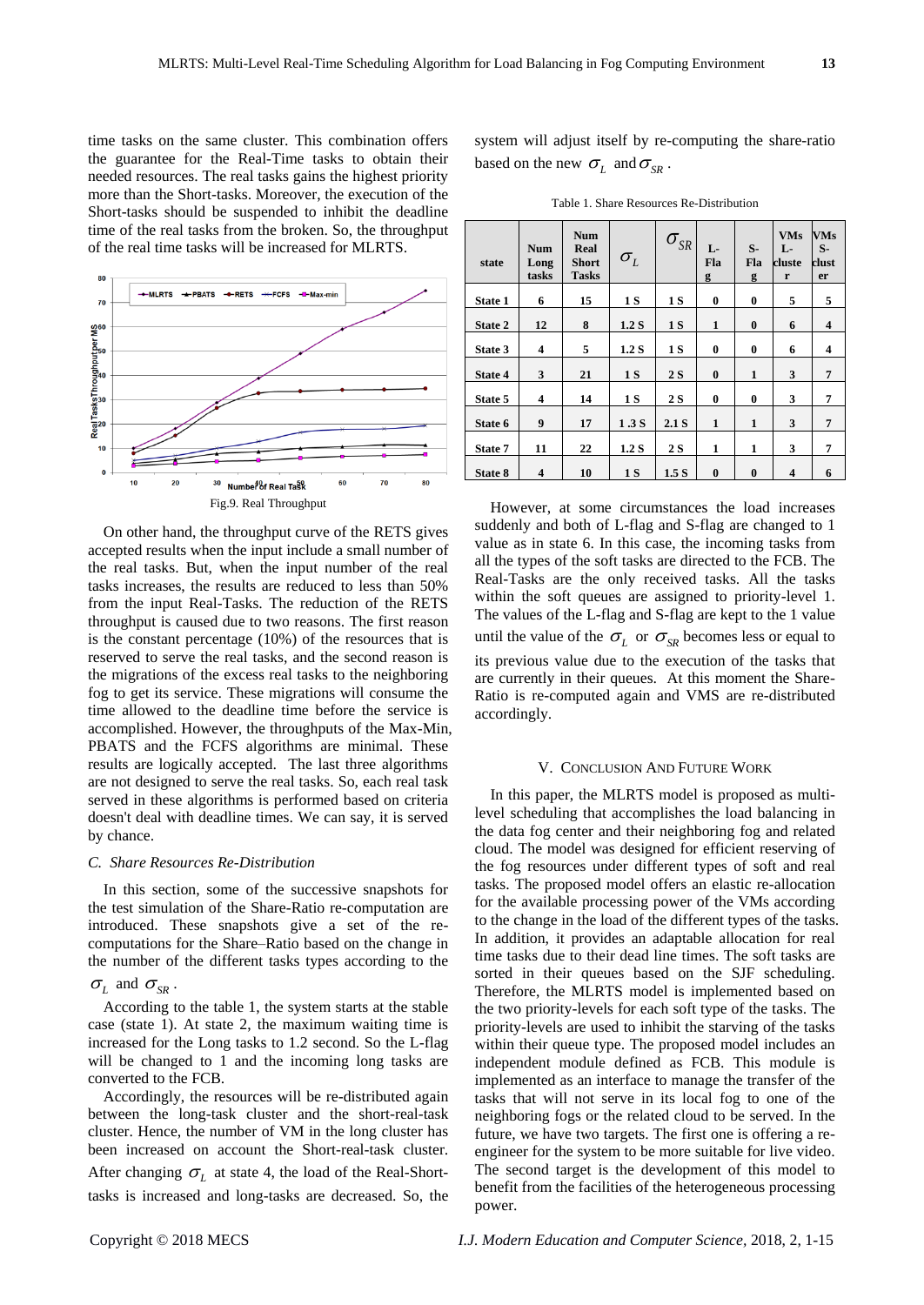#### **REFERENCES**

- [1] Chandrasekhar S. Pawar, Rajnikant B. Wagh,‖ Priority Based Dynamic resource allocation in Cloud Computing with modified Waiting Queue‖, *Proceeding of the IEEE 2013 International Conference on Intelligent System and Signal Processing(ISSP)* Pages 311-316.
- [2] Yusen Li, Xueyan Tang, Wentong Cai,‖ Dynamic Bin packing for on demand cloud resource allocation ‖, *Proceedings of the IEEE Transactions on Parallel and Distributed Systems* ,2015,Paged 1-14.
- [3] Kamyab Khajehei, ―Role of virtualization in cloud computing‖, *International Journal of Advance Research in Computer Science and Management Studies* Volume 2, Issue 4, April 2014.
- [4] Savani Nirav M, Prof. Amar Buchade, ―Priority Based Allocation in Cloud Computingl, *International Journal of Engineering Research & Technology (IJERT)* ISSN: 2278-0181 IJERTV3IS051140 Vol. 3 Issue 5, May – 2014.
- [5] Brototi Mondala, Kousik Dasguptaa, Paramartha Duttab"Load Balancing in Cloud Computing using Stochastic Hill Climbing-A Soft Computing Approach", Elsevier, Procedia Technology 4(2012) pp. 783 – 789.
- [6] Ivan Stojmenovic, sheng Wen, "The Fog Computing Paradigm: Scenarios and security issues" Proceedings of the IEEE International Fedrerated Conference on Computer Science and Information Systems, 2014, pp.1-8.
- [7] Flavio Bonomi, Rodolfo Milito, Jiang Zhu, Sateesh Addepalli "Fog Computing and its Role in the internet of things",http://conferences.sigcomm.org/sigcomm/2012/pa per/mcc/p13.pdf.
- [8] Manisha Verma, Neelam Bhardwaj Arun Kumar Yadav," An architecture for load balancing techniques for Fog computing environment", International Journal of Computer Science and Communication, Vol. 8 • Number 2 Jan - Jun 2015 pp. 43-49.
- [9] S. F. El-Zoghdy and S. Ghoniemy, "A Survey of Load Balancing In High-Performance Distributed Computing Systems", International Journal of Advanced Computing Research, Volume 1, 2014.
- [10] Mohsen and Hossein Delda, "Balancing Load in a Computational Grid Applying Adaptive, Intelligent Colonies of Ants", Informatica 32 (2008) 327–335.
- [11] Antony Thomas, Krishnalal G, Jagathy Raj V P,"Credit Based Scheduling Algorithm in Cloud Computing Environment", International Conference on Information and Communication Technologies, Procedia Computer Science 46(2014) 913-920.
- [12] Dhinesh Babu L.D, P. Venkata Krishna,"Honey bee behavior inspired load balancing", Elsevier, Applied Soft Computing 13(2013) 2292-2303.
- [13] Brototi Mondala, Kousik Dasguptaa, Paramartha Duttab"Load Balancing in Cloud Computing using Stochastic Hill Climbing-A Soft Computing Approach", Elsevier, Procedia Technology 4(2012) pp. 783 – 789.
- [14] Atul Vikas Luthra and Dharmendra Kumar Yadav,"Multi-Objective Tasks Scheduling Algorithm for Cloud Computing Throughput Optimization", International Conference on Intelligent, Communication & Convergence, Procedia Computer Science 48(2015) 107- 113.
- [15] Manisha Verma, Neelam Bhardwaj, and Arun Kumar Yadav, "Real Time Efficient Scheduling Algorithm for Load Balancing in Fog Computing Environment", International Journal of Information Technology and

Computer Science, Vol.4, No.2, pp.1-10, 2016. DOI: 10.5815/ijitcs.2016.04.01

- [16] Po-Huei Liang and Jiann-Min Yang,"Evaluation of two level global load balancing framework in Cloud Environment", International Journal of Computer Science and Information Technology (IJCSIT), Vol. 7 No 2, April 2015.
- [17] Mohamed A. Elsharkawey, Hosam E. Refaat,"CVSHR: Enchantment Cloud-based Video Streaming using the Heterogeneous Resource Allocation", International Journal of Computer Network and Information Security (IJCNIS), Vol.9, No.9, pp.1-11, 2017.DOI: 10.5815/ijcnis.2017.09.01
- [18] M.Verma, N. Bhardwaj and A. Kumar, "Real Time Efficient Scheduling Algorithm for Load Balancing in Fog Computing Environment",I.J. Information Technology and Computer Science, April, 2016, 4, 1-10
- [19] Himani and Kamaljit Kaur," Deadline Scheduling in Cloud Computing: A Review", International Journal of Computer Applications(0975-8887),Vol. 96-No.24,\june 2014.
- [20] W. Chen and E. Deelman, —Workflowsim: A toolkit for simulating scientific workflows in distributed environments, in 2012 IEEE 8th International Conference on E-Science, ser. eScience, 2012, pp. 1–8. [Online]. Available:https://github.com/WorkflowSim
- [21] R. N. Calheiros, R. Ranjan, A. Beloglazov, C. A. F. De Rose, and R. Buyya, ―CloudSim: a toolkit for modeling and simulation of cloud computing environments and evaluation of resource provisioning algorithms, Software: Practice and Experience, vol. 41, no. 1, 2011.
- [22] [Xiaofang Li,](http://ieeexplore.ieee.org/search/searchresult.jsp?searchWithin=%22Authors%22:.QT.%20Xiaofang%20Li.QT.&newsearch=true) [Yingchi Mao,](http://ieeexplore.ieee.org/search/searchresult.jsp?searchWithin=%22Authors%22:.QT.%20Yingchi%20Mao.QT.&newsearch=true) [Xianjian Xiao,](http://ieeexplore.ieee.org/search/searchresult.jsp?searchWithin=%22Authors%22:.QT.%20Xianjian%20Xiao.QT.&newsearch=true) "An improved Max-Min task-scheduling algorithm for elastic cloud", [Computer, Consumer and Control \(IS3C\), 2014](http://ieeexplore.ieee.org/xpl/mostRecentIssue.jsp?punumber=6845427)  [International Symposium on](http://ieeexplore.ieee.org/xpl/mostRecentIssue.jsp?punumber=6845427)
- [23] B.Anju and C.Inderveer (2016), "Multilevel Priority-Based Task Scheduling Algorithm for Workflows in Cloud Computing Environment". In Proceedings of International Conference on ICT for Sustainable Development: Volume
- [24] Swati Agarwal, Shashank Yadav, Arun Kumar Yadav,"An Efficient Architecture and Algorithm for Resource Provisioning in Fog Computing", International Journal of Information Engineering and Electronic Business(IJIEEB), Vol.8, No.1, pp.48-61, 2016. DOI: 10.5815/ijieeb.2016.01.06

#### **Authors' Profiles**



**Mohammed A. El-Shrkawey** received his B.Sc. in Electrical engineering from the Military Technical Collage, Cairo in 1987. He received his M. Sc. in Computer Engineering from Faculty of Engineering, Al Azhar University, Cairo in 2002. He received his Ph. D. in Network Security from Faculty of Computers& Informatics,

Cairo University in June 2007. He is currently a lecturer in Faculty of Computers & Informatics, Suez Canal University. Ismailia, Egypt. His current research interests are Networks, Modeling, simulation, and Image Processing